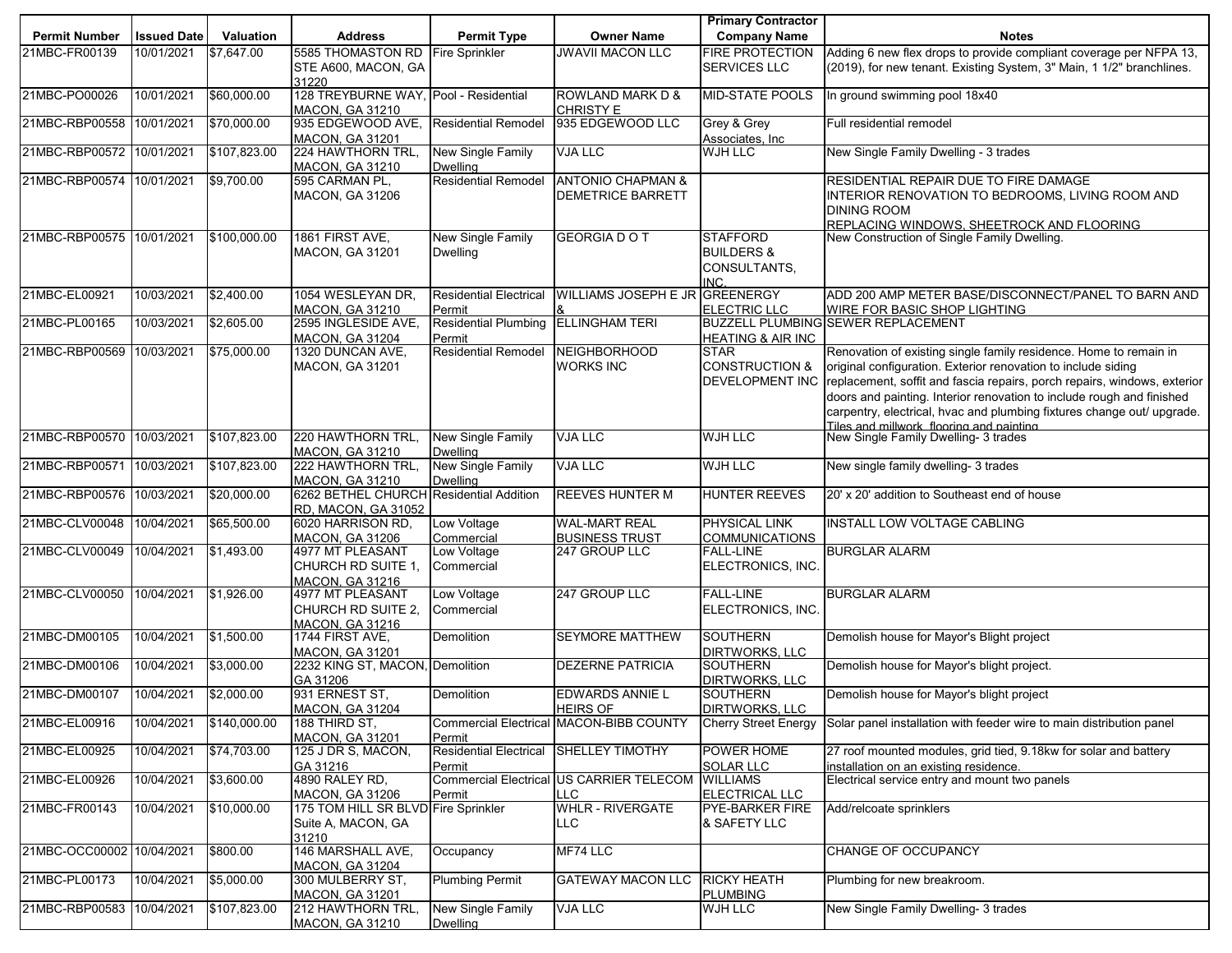| 21MBC-RBP00584 10/04/2021 |            | \$15,500.00 | 179 CARRIAGE WAY,<br><b>MACON, GA 31210</b>                            | <b>Residential Addition</b>             | <b>TURNER JAY T &amp;</b><br><b>EVELYN A</b>           | <b>EXPERT</b><br><b>RENOVATION</b><br><b>SERVICES LLC</b>  | <b>RESIDENTIAL GREENHOUSE ADDITION TO EXISTING DWELLING</b><br>NO TRADES INCLUDED                                                                                                                                                                                                                                                                                                                         |
|---------------------------|------------|-------------|------------------------------------------------------------------------|-----------------------------------------|--------------------------------------------------------|------------------------------------------------------------|-----------------------------------------------------------------------------------------------------------------------------------------------------------------------------------------------------------------------------------------------------------------------------------------------------------------------------------------------------------------------------------------------------------|
| 21MBC-CBP00274            | 10/05/2021 | \$12,000.00 | 3100 SHURLING DR,<br>MACON, GA 31211                                   | Communication<br>Tower - Upgrade        | <b>SBA PROPERTIES INC</b>                              | ERICSSON, INC.                                             | T-mobile is proposing to remove the old Antennas and equipment and<br>replace at the same height with new antennas and equipment on an<br>existing tower.                                                                                                                                                                                                                                                 |
| 21MBC-CBP00289 10/05/2021 |            | \$18,000.00 | 3661 EISENHOWER<br>PKWY, MACON, GA<br>31206                            | Commercial Remodel HULL 2000 LLLP A     | <b>GEORGIAL</b>                                        | <b>GEMINI</b><br><b>CONSTRUCTION</b><br><b>COMPANY LLC</b> | Provide an opening per floor plan to connect the two individual tenant<br>spaces to operate as a single tenant space due to the needs of the<br>Tenant's retail business. Work includes demolition; temporary<br>barricading and dust shield; new ceiling, flooring, painting, and other<br>finishes to match. After work is complete, temporary barricading to be<br>removed to allow for full operation |
| 21MBC-EL00927             | 10/05/2021 | \$250.00    | 303 HYDROLIA ST.<br><b>MACON, GA 31217</b>                             | <b>Residential Electrical</b><br>Permit | <b>GREEN RONALD</b>                                    | PRINCE ELECTRIC<br>CO.                                     | <b>TEMPORARY POLE</b>                                                                                                                                                                                                                                                                                                                                                                                     |
| 21MBC-EL00928             | 10/05/2021 | \$250.00    | 2953 SOMMERS DR,<br><b>MACON, GA 31206</b>                             | <b>Residential Electrical</b><br>Permit | <b>LAWSON BRIAN</b>                                    | M.A.B. ELECTRICAL<br><b>SERVICE</b>                        | Inspection to restore power                                                                                                                                                                                                                                                                                                                                                                               |
| 21MBC-EL00929             | 10/05/2021 | \$250.00    | 3045 GLEDHILL ST,<br><b>MACON, GA 31204</b>                            | <b>Residential Electrical</b><br>Permit | <b>KLECKLEY JOANNE</b>                                 | M.A.B. ELECTRICAL<br><b>SERVICE</b>                        | Inspection to restore power.                                                                                                                                                                                                                                                                                                                                                                              |
| 21MBC-FR00092             | 10/05/2021 | \$1,945.00  | 811 FORSYTH ST.<br><b>MACON, GA 31201</b>                              | Fire Alarm                              | ADAMS SQUARED LLC                                      | <b>MAJOR AND</b><br>ASSOCIATES, INC.                       | INSTALL FIRE ALARM DEVICES FOR RENOVATIONS                                                                                                                                                                                                                                                                                                                                                                |
| 21MBC-FR00094             | 10/05/2021 | \$1,945.00  | 817 FORSYTH ST,<br><b>MACON, GA 31201</b>                              | Fire Alarm                              | <b>ADAMS SQUARED LLC</b>                               | <b>MAJOR AND</b><br>ASSOCIATES, INC.                       | INSTALL FIRE ALARM DEVICES FOR RENOVATIONS                                                                                                                                                                                                                                                                                                                                                                |
| 21MBC-FR00097             | 10/05/2021 | \$1,945.00  | 835 FORSYTH ST.<br><b>MACON, GA 31201</b>                              | Fire Alarm                              | <b>ADAMS SQUARED LLC</b>                               | <b>MAJOR AND</b><br>ASSOCIATES, INC.                       | INSTALL FIRE ALARM DEVICES FOR RENOVATIONS                                                                                                                                                                                                                                                                                                                                                                |
| 21MBC-FR00098             | 10/05/2021 | \$1,945.00  | 839 FORSYTH ST.<br><b>MACON, GA 31201</b>                              | Fire Alarm                              | <b>ADAMS SQUARED LLC</b>                               | <b>MAJOR AND</b><br>ASSOCIATES, INC.                       | INSTALL FIRE ALARM DEVICES FOR RENOVATIONS                                                                                                                                                                                                                                                                                                                                                                |
| 21MBC-FR00099             | 10/05/2021 | \$1,945.00  | 841 FORSYTH ST.<br><b>MACON, GA 31201</b>                              | Fire Alarm                              | ADAMS SQUARED LLC                                      | <b>MAJOR AND</b><br>ASSOCIATES, INC.                       | INSTALL FIRE ALARM DEVICES FOR RENOVATION                                                                                                                                                                                                                                                                                                                                                                 |
| 21MBC-FR00116             | 10/05/2021 | \$8,205.00  | 5101 RIVERSIDE DR,<br><b>MACON, GA 31210</b>                           | Fire Alarm                              | <b>SRTJR MACON LLC</b>                                 | <b>MAJOR AND</b><br><b>ASSOCIATES, INC.</b>                | INSTALL FIRE ALARM SYSTEM FOR NEW ASHLEY HOMESTORE                                                                                                                                                                                                                                                                                                                                                        |
| 21MBC-MC00504             | 10/05/2021 | \$11,900.00 | 5327 RIVOLI DR.<br><b>MACON, GA 31210</b>                              | Residential<br><b>Mechanical Permit</b> | <b>Greg Chisman</b>                                    | <b>WE CARE HEATING</b><br>AND AIR                          | taking out existing HVAC system and replacing it with 4 ton Trane unit                                                                                                                                                                                                                                                                                                                                    |
| 21MBC-CBP00273 10/06/2021 |            | \$12,000.00 | 3280 HOLLEY ROAD,<br>Lizella, GA 31052                                 | Communication<br>Tower - Upgrade        | <b>SBA Communications</b><br>Corporation - Tower owner | ERICSSON, INC.                                             | T-Mobile proposes to remove the old antennas and equipment,<br>replacing them at the same height and ground space with new<br>antennas and equipment.                                                                                                                                                                                                                                                     |
| 21MBC-EL00933             | 10/06/2021 | \$4,000.00  | 1046 BURKE ST,<br><b>MACON, GA 31206</b>                               | <b>Residential Electrical</b><br>Permit | <b>CAIN KRISTA &amp;</b><br><b>JENNIFER</b>            |                                                            | HOGAN'S ELECTRIC REWIRE RESIDENTIAL DWELLING                                                                                                                                                                                                                                                                                                                                                              |
| 21MBC-EL00934             | 10/06/2021 | \$3,100.00  | 524 GILES ST, MACON, Residential Electrical<br>GA 31201                | Permit                                  | <b>BROWN ROBERT JR</b>                                 | <b>GENERAL</b><br><b>SCIENTIFIC</b>                        | <b>COMMERCIAL REWIRE</b>                                                                                                                                                                                                                                                                                                                                                                                  |
| 21MBC-EL00935             | 10/06/2021 | \$3,500.00  | 869 ROSEVIEW DR,<br><b>MACON, GA 31217</b>                             | <b>Residential Electrical</b><br>Permit | <b>HARRIS HENRY</b><br><b>HAROLD</b>                   | <b>GENERAL</b><br><b>SCIENTIFIC</b>                        | <b>RESIDENTIAL REWIRE</b>                                                                                                                                                                                                                                                                                                                                                                                 |
| 21MBC-FR00160             | 10/06/2021 | \$5,000.00  | 175 TOM HILL SR<br>BLVD, MACON, GA<br>31210                            | Fire Alarm                              | <b>WHLR - RIVERGATE</b><br><b>LLC</b>                  | <b>MERIDIAN</b><br><b>INTELLIGENT</b><br><b>SYSTEMS</b>    | adding a dialer                                                                                                                                                                                                                                                                                                                                                                                           |
| 21MBC-MC00494             | 10/06/2021 | \$2,890.00  | 5263 WHITE HOUSE<br>PLANTATION RD,<br><b>MACON, GA 31210</b>           | Residential<br><b>Mechanical Permit</b> | <b>FUERNISS RONALD F-</b><br><b>SUSAN H</b>            | CONDITIONED AIR,<br>INC.                                   | replace gas furnace                                                                                                                                                                                                                                                                                                                                                                                       |
| 21MBC-MC00495             | 10/06/2021 | \$8,650.00  | 2920 PEMBERTON CT, Residential<br><b>MACON, GA 31204</b>               | <b>Mechanical Permit</b>                | <b>BORAGE JENNIFER L</b>                               | <b>CONDITIONED AIR,</b><br>INC.                            | 2 condenser & coils                                                                                                                                                                                                                                                                                                                                                                                       |
| 21MBC-EL00888             | 10/07/2021 | \$5,000.00  | 1482 BERKNER AVE,<br><b>MACON, GA 31204</b>                            | <b>Residential Electrical</b><br>Permit | <b>HINTZ ZACKARY A</b>                                 | <b>BALLARD</b><br><b>ELECTRICAL</b><br><b>SERVICES</b>     | Partial rewire                                                                                                                                                                                                                                                                                                                                                                                            |
| 21MBC-EL00932             | 10/07/2021 | \$9,000.00  | 284 SPIKES ST,<br><b>MACON, GA 31206</b>                               | <b>Residential Electrical</b><br>Permit | <b>ASHMORE WALTER</b><br><b>GLENN JR ETAL</b>          | <b>WILLIAMS</b><br>ELECTRICAL LLC                          | Service entry and complete rewire                                                                                                                                                                                                                                                                                                                                                                         |
| 21MBC-EL00938             | 10/07/2021 | \$650.00    | 3884 Log Cabin Dr.,<br>Macon, GA 31204                                 | <b>Residential Electrical</b><br>Permit | David Dunn                                             | PRINCE ELECTRIC<br>CO.                                     | Rebuild of Electrical Service                                                                                                                                                                                                                                                                                                                                                                             |
| 21MBC-EL00939             | 10/08/2021 | \$1,000.00  | 0 GATEWAY DRIVE 0<br><b>RIVERSIDE DRIVE,</b><br><b>MACON. GA 31210</b> | <b>Commercial Electrical</b><br>Permit  |                                                        | <b>BECKOM</b><br><b>ELECTRICAL</b><br><b>CONTRACTORS</b>   | INSTALL METER BASE AND DISCONNECT SERVING 60AMP<br>SERVICE FOR AT&T WIRELESS POLE. LOCATED AT<br>INTERSECTION OF GATEWAY DRIVE AND RIVERSIDE DRIVE.                                                                                                                                                                                                                                                       |
| 21MBC-EL00940             | 10/08/2021 | \$5,700.00  | 4056 WORSHAM AVE,<br><b>MACON, GA 31206</b>                            | <b>Residential Electrical</b><br>Permit | <b>HSW RESIDENTIAL LLC</b>                             | <b>MISTER VOLTS LLC</b>                                    | <b>COMPLETE REWIRE.</b>                                                                                                                                                                                                                                                                                                                                                                                   |
| 21MBC-EL00947             | 10/08/2021 | \$1,900.00  | 689 DIXIE AVE,<br><b>MACON, GA 31206</b>                               | <b>Residential Electrical</b><br>Permit | <b>MACEDONIA FAMILY</b><br>LIFE CNT                    | JE POWER CO                                                | REPLACE CUT WIRING.                                                                                                                                                                                                                                                                                                                                                                                       |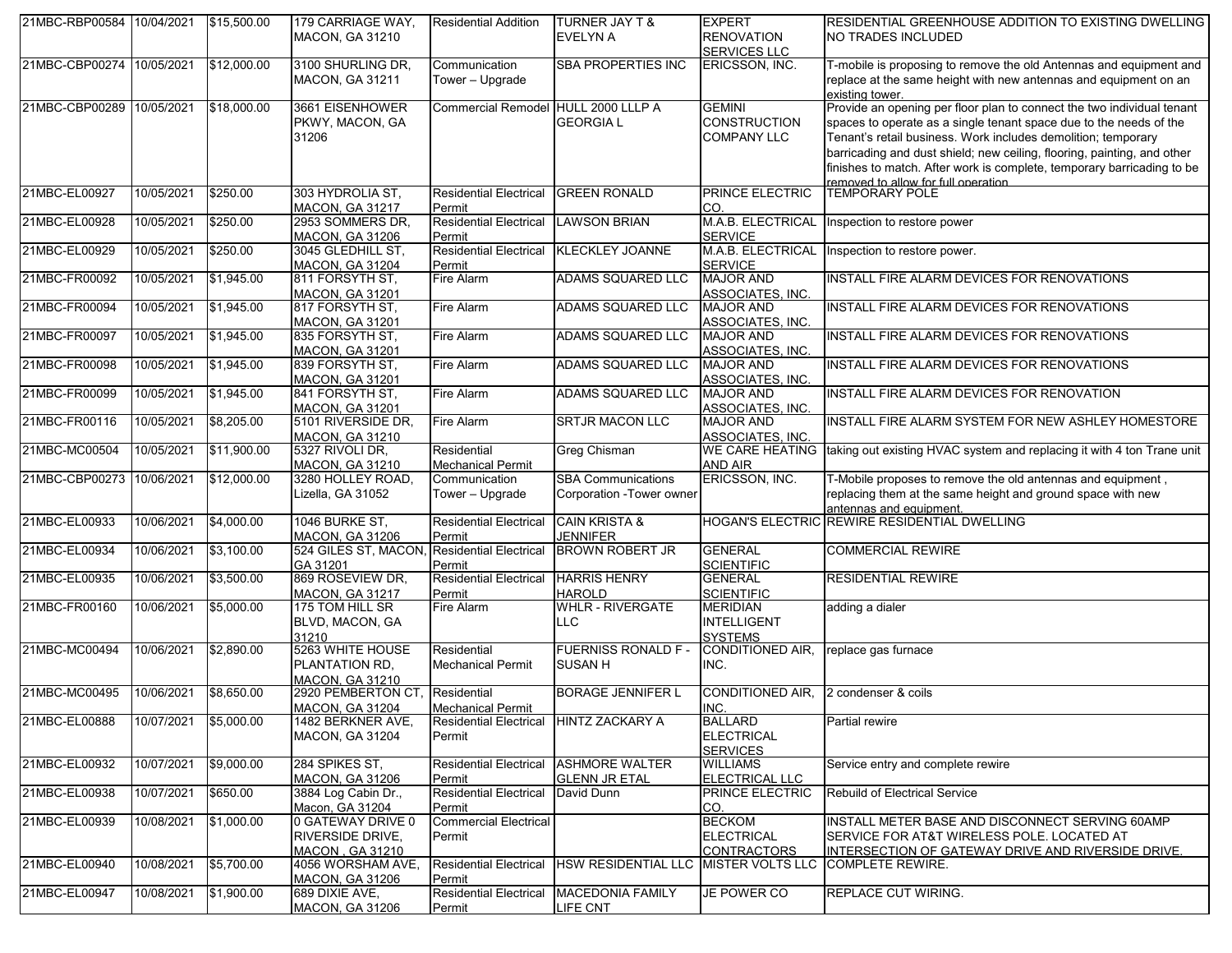| 21MBC-CBP00286 10/11/2021 |            | \$70,000.00  | 4731 CHAMBERS RD.<br><b>MACON, GA 31206</b>                     |                                                            | Commercial Remodel WAFFLE HOUSE INC                                 | <b>WAFFLE HOUSE</b><br>INC.                                      | TOGO layout update ; remove low counters and cash stand. replace<br>with new to go counters and new cash stands. install new dishtable,<br>high counter. demo and construct to remove existing vestibule and<br>knee wall. relocate entrance door, add double entrance door to to-go<br>area and new half height wall. existing structure to remain. relocated<br>booths and new seating to be ADA compliant. remove and replace<br>awning over long glass wall. any other additional repairs required as<br>discovered or uncovered during scope of work, demo and replacement<br>with owner and local juricdiction approval |
|---------------------------|------------|--------------|-----------------------------------------------------------------|------------------------------------------------------------|---------------------------------------------------------------------|------------------------------------------------------------------|-------------------------------------------------------------------------------------------------------------------------------------------------------------------------------------------------------------------------------------------------------------------------------------------------------------------------------------------------------------------------------------------------------------------------------------------------------------------------------------------------------------------------------------------------------------------------------------------------------------------------------|
| 21MBC-EL00941             | 10/11/2021 | \$1,000.00   | 4221 MERCER<br>UNIVERSITY DR.<br><b>MACON, GA 31204</b>         | <b>Commercial Electrical GREYWIND LLC</b><br>Permit        |                                                                     | <b>CONTRACTORS</b>                                               | STARR ELECTRICAL Replace main breaker in power at Lucky China (unit #4)                                                                                                                                                                                                                                                                                                                                                                                                                                                                                                                                                       |
| 21MBC-EL00942             | 10/11/2021 | \$250.00     | 4524 FORSYTH RD<br>SUITE 308, MACON,<br>GA 31210                | <b>Commercial Electrical FRANK P RAULS &amp;</b><br>Permit | <b>TYLER J</b>                                                      | <b>CONTRACTORS</b>                                               | STARR ELECTRICAL MAKE SAFE FOR GEORGIA POWER TO TURN POWER BACK ON<br>IN SUITE 308                                                                                                                                                                                                                                                                                                                                                                                                                                                                                                                                            |
| 21MBC-EL00943             | 10/11/2021 | \$250.00     | 4524 FORSYTH RD<br>SUITE 201, MACON,<br>GA 31210                | <b>Commercial Electrical FRANK P RAULS &amp;</b><br>Permit | TYLER J                                                             | CONTRACTORS                                                      | STARR ELECTRICAL MAKE SAFE FOR GEORGIA POWER TO TURN POWER BACK ON<br>FOR SUITE 201                                                                                                                                                                                                                                                                                                                                                                                                                                                                                                                                           |
| 21MBC-EL00948             | 10/11/2021 | \$1,900.00   | 6064 MARION RD.<br><b>MACON, GA 31020</b>                       | Permit                                                     | Commercial Electrical MARION ROAD GUN<br><b>CLUB INC</b>            | <b>BURT GORDON</b><br><b>CONTRACTING &amp;</b><br>ELECTRICAL LLC | replacing 200 amp service                                                                                                                                                                                                                                                                                                                                                                                                                                                                                                                                                                                                     |
| 21MBC-MC00438             | 10/11/2021 | \$9,000.00   | 576 POPLAR ST,<br><b>MACON, GA 31201</b>                        | Commercial<br><b>Mechanical Permit</b>                     | 576 POPLAR STREET<br><b>BUILDING</b>                                | AIR, LLC                                                         | YANCEY HEATING & Installation of a Type I grease Hood                                                                                                                                                                                                                                                                                                                                                                                                                                                                                                                                                                         |
| 21MBC-MC00507             | 10/11/2021 | \$7,893.00   | 589 ROSA TAYLOR DR, Mechanical Permit<br><b>MACON, GA 31204</b> |                                                            | HAND MARY E & ADAM                                                  | <b>PRO TECH AIR LLC</b>                                          | Replace Downstairs 2.5 Ton Heat Pump, Eval Coil & 96% Gas<br>Furnace                                                                                                                                                                                                                                                                                                                                                                                                                                                                                                                                                          |
| 21MBC-PL00169             | 10/11/2021 | \$950.00     | 3478 OHARA DR S.<br><b>MACON, GA 31206</b>                      | <b>Plumbing Permit</b>                                     | <b>ANDERSON BOOKER</b>                                              | <b>PRO TECH</b><br><b>PLUMBING</b>                               | <b>REPLACE GAS WATER HEATER</b>                                                                                                                                                                                                                                                                                                                                                                                                                                                                                                                                                                                               |
| 21MBC-PL00170             | 10/11/2021 | \$1,319.05   | 3811 DAVIS RD.<br>MACON, GA 31217                               | <b>Plumbing Permit</b>                                     | <b>NELSON ANNIE H</b>                                               | <b>PRO TECH</b><br><b>PLUMBING</b>                               | REPLACE GAS WATER HEATER                                                                                                                                                                                                                                                                                                                                                                                                                                                                                                                                                                                                      |
| 21MBC-PL00171             | 10/11/2021 | \$1,064.85   | 2149 KNIGHTSBRIDGE Plumbing Permit<br>RD, MACON, GA 31211       |                                                            | DAVIS DANIEL JR &<br>RUTH J                                         | PRO TECH<br><b>PLUMBING</b>                                      | REPLACE GAS WATER HEATER                                                                                                                                                                                                                                                                                                                                                                                                                                                                                                                                                                                                      |
| 21MBC-RBP00587            | 10/11/2021 | \$20,000.00  | 3660 DAVID DR,<br>MACON, GA 31216                               | <b>Residential Addition</b>                                | <b>BRUCE BENNETT &amp;</b><br><b>BENNETT REGINA C</b>               |                                                                  | ADDITION TO EXISTING ACCESSORY BUILDING.<br>PERMIT INCLUDED ELECTRICAL TRADE ONLY.                                                                                                                                                                                                                                                                                                                                                                                                                                                                                                                                            |
| 21MBC-RBP00588 10/11/2021 |            | \$27,348.00  | 3235 PASADENA DR,<br><b>MACON, GA 31211</b>                     | <b>Residential Addition</b>                                | <b>BOOTH EDDYE MAE</b>                                              | <b>CHAMPION</b><br><b>WINDOWS</b>                                | Installing a gable roof sunroom on existing concrete. Pictures attached                                                                                                                                                                                                                                                                                                                                                                                                                                                                                                                                                       |
| 21MBC-CBP00292 10/12/2021 |            | \$200,000.00 | 660 ALLIED<br><b>INDUSTRIAL BLVD,</b><br><b>MACON. GA 31206</b> | <b>Commercial Addition</b>                                 | <b>FREUDENBERG</b><br>TEXBOND L P                                   | <b>DUBLIN</b><br><b>CONSTRUCTION</b><br>CO., INC.                | Installing a work space within an existing facility at Freudenberg                                                                                                                                                                                                                                                                                                                                                                                                                                                                                                                                                            |
| 21MBC-EL00930             | 10/12/2021 | \$800.00     | 4009 BLAIR CT.<br><b>MACON, GA 31206</b>                        | <b>Residential Electrical</b><br>Permit                    | <b>TBROWN &amp; COMPANY</b><br><b>LLC</b>                           | <b>SERVICE ELECTRIC Rewire</b><br>INC.                           |                                                                                                                                                                                                                                                                                                                                                                                                                                                                                                                                                                                                                               |
| 21MBC-EL00944             | 10/12/2021 | \$900.00     | 5411 Houston Rd. Lot<br>58 Lot 58, Macon, GA<br>31216           | <b>Residential Electrical</b><br>Permit                    | Skyview Investments LLC ALFREDO DANIEL                              |                                                                  | Lot 58, new utility pole, new 200 amps Service, mobile home                                                                                                                                                                                                                                                                                                                                                                                                                                                                                                                                                                   |
| 21MBC-EL00946             | 10/12/2021 | \$1,500.00   | 1128 JAMES ST.<br><b>MACON, GA 31204</b>                        | <b>Residential Electrical</b><br>Permit                    | <b>TAYLOR PAUL L</b>                                                | LEWIS ELECTRIC,<br>LLC                                           | Rebuilding of service                                                                                                                                                                                                                                                                                                                                                                                                                                                                                                                                                                                                         |
| 21MBC-EL00949             | 10/12/2021 | \$200.00     | 3094 SOMERSET DR,<br><b>MACON, GA 31206</b>                     | <b>Residential Electrical</b><br>Permit                    | <b>GRANT KEITH</b>                                                  | M.L. DAVIDSON<br><b>ELECTRIC</b>                                 | Need inspection to get power on due to being off over a year.                                                                                                                                                                                                                                                                                                                                                                                                                                                                                                                                                                 |
| 21MBC-FR00149             | 10/12/2021 | \$15,600.00  | 3769 RIDGE AVE,<br>MACON, GA 31204                              | <b>Fire Sprinkler</b>                                      | <b>ALEXANDER IV LLC</b>                                             | <b>GEORGIA</b><br><b>AUTOMATIC</b><br><b>SPRINKLER</b>           | GASC will be adding attic protection to two parts of the existing<br>building (Area A and B) and adding sprinkler heads into Existing<br>closets in order to bring the system up from a 13R to a NFPA 13<br>standard                                                                                                                                                                                                                                                                                                                                                                                                          |
| 21MBC-FR00150             | 10/12/2021 | \$5,400.00   | 350 SECOND ST.<br><b>MACON, GA 31201</b>                        | <b>Fire Sprinkler</b>                                      | 350 SECOND LLC                                                      | <b>GEORGIA</b><br><b>AUTOMATIC</b><br><b>SPRINKLER</b>           | Building was previously a business occupancy and will renovated for<br>an AIRBnB and small Bar. GASC will provide 1x sprinkler system to<br>provide Residential Coverage (NFPA 13R) for AIRBnB and NFPA13<br>Ordinary I Hazard protection for the Bar.                                                                                                                                                                                                                                                                                                                                                                        |
| 21MBC-MC00492             | 10/12/2021 | \$6,336.00   | 124 NORTHRIDGE DR, Mechanical Permit<br><b>MACON, GA 31220</b>  |                                                            | CAYWOOD JO A                                                        | PRO TECH AIR LLC                                                 | INSTALL RHEEM 2.5 TON STRAIGHT AC WITH MATCHING EVAP<br>COIL AND FURNACE                                                                                                                                                                                                                                                                                                                                                                                                                                                                                                                                                      |
| 21MBC-MC00493             | 10/12/2021 | \$5,524.00   | 538 IVY BROOK WAY,<br><b>MACON, GA 31210</b>                    | <b>Mechanical Permit</b>                                   | <b>ALANNA MARTINEZ</b>                                              | PRO TECH AIR LLC                                                 | INSTALL LENNOX 3.5 TON 14 SEER HEAT PUMP SPLIT SYSTEM                                                                                                                                                                                                                                                                                                                                                                                                                                                                                                                                                                         |
| 21MBC-MC00508             | 10/12/2021 | \$8,564.00   | 2237 GWENDALE DR<br>W. MACON, GA 31052                          | <b>Mechanical Permit</b>                                   | <b>YVES FARMS INC</b>                                               | PRO TECH AIR LLC                                                 | Replace/Install 3 Ton AC & Evap Coil Only (Downstairs & Master<br>Bedroom systems)                                                                                                                                                                                                                                                                                                                                                                                                                                                                                                                                            |
| 21MBC-MC00509             | 10/12/2021 | \$5,012.00   | 415 STEEPLECHASE,<br><b>MACON, GA 31204</b>                     | <b>Mechanical Permit</b>                                   | <b>CHATFIELD TREVOR V</b><br>III / NELBERT 'DOC' ST<br><b>CLAIR</b> | PRO TECH AIR LLC                                                 | Replace/Install 2.5 Ton Heat Pump system with 5KW heat kit                                                                                                                                                                                                                                                                                                                                                                                                                                                                                                                                                                    |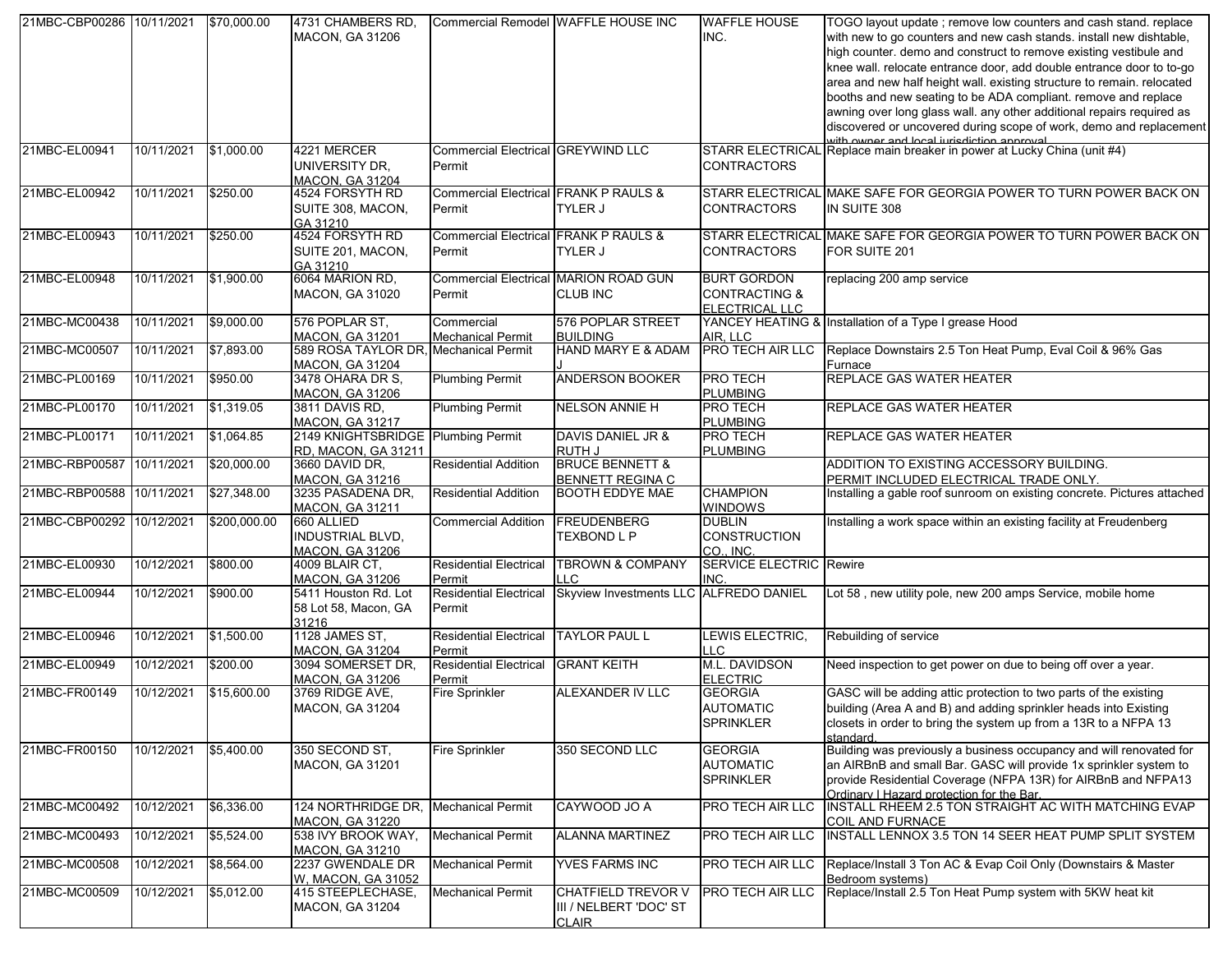| 21MBC-PL00160             | 10/12/2021 | \$7,000.00   | 124 NAUTICA POINTE, Residential Plumbing<br>MACON, GA 31220       | Permit                                      | <b>GEORGIA</b><br><b>CONSTRUCTION INC</b>       | <b>WATSON</b><br><b>PLUMBING</b>                                 | Run sewer to rad and make tap                                                                                                                                                                                                                                |
|---------------------------|------------|--------------|-------------------------------------------------------------------|---------------------------------------------|-------------------------------------------------|------------------------------------------------------------------|--------------------------------------------------------------------------------------------------------------------------------------------------------------------------------------------------------------------------------------------------------------|
| 21MBC-RBP00589 10/12/2021 |            | \$25,000.00  | 139 MYRICK DR.<br><b>MACON, GA 31220</b>                          | Accessory Building -<br>Residential         | <b>ERLANDSON BEN</b>                            |                                                                  | CONSTRUCT ACCESSORY BUILDING AT EXISTING RESIDENCE<br>ONLY ELECTRICAL TRADE INCLUDED                                                                                                                                                                         |
| 21MBC-RBP00590 10/12/2021 |            | \$107,823.00 | 216 HAWTHORN TRL,<br><b>MACON, GA 31210</b>                       | New Single Family<br><b>Dwelling</b>        | <b>VJA LLC</b>                                  | <b>WJH LLC</b>                                                   | New Single Family Dwelling- 3 trades                                                                                                                                                                                                                         |
| 21MBC-RBP00591 10/12/2021 |            | \$107,823.00 | 218 HAWTHORN TRL,<br><b>MACON, GA 31210</b>                       | New Single Family<br><b>Dwelling</b>        | <b>VJA LLC</b>                                  | <b>WJH LLC</b>                                                   | New single family dwelling- 3 trades                                                                                                                                                                                                                         |
| 21MBC-RO00227             | 10/12/2021 | \$14,500.00  | 4214 ROBINSON CIR,<br><b>MACON, GA 31204</b>                      | <b>Residential Reroof</b>                   | <b>C-PAC INVESTMENT</b><br><b>GROUP LLC</b>     | <b>PLATINUM</b><br><b>ROOFING</b>                                | New roof installation of architectural shingles.                                                                                                                                                                                                             |
| 21MBC-CBP00294            | 10/13/2021 | \$200,000.00 | 557 CHERRY ST,<br><b>MACON, GA 31201</b>                          | <b>Commercial Remodel</b>                   | <b>CITY SCAPE</b><br><b>DEVELOPMENT LLC</b>     | <b>STAFFORD</b><br><b>BUILDERS &amp;</b><br>CONSULTANTS,<br>INC. | Reconstruct the second floor of bldg as a cigar bar - new work noted:<br>new stairs, mechanical, electrical, plumbing, and new finishes.                                                                                                                     |
| 21MBC-RBP00552 10/13/2021 |            | \$287,990.00 | 106 River Birch Lane,<br>Macon, GA 31216                          | <b>New Single Family</b><br><b>Dwelling</b> | iberty Communities, LLO                         | <b>LIBERTY</b><br><b>COMMUNITIES LLC</b>                         | New single family residential dwelling.                                                                                                                                                                                                                      |
| 21MBC-RBP00553 10/13/2021 |            | \$289,990.00 | 108 River Birch Lane,<br>Macon, GA 31216                          | New Single Family<br><b>Dwelling</b>        | Liberty Communities, LLC LIBERTY                | <b>COMMUNITIES LLC</b>                                           | New single family residential dwelling.                                                                                                                                                                                                                      |
| 21MBC-RBP00573 10/13/2021 |            | \$185,340.00 | 3208 BRIDGEWOOD<br>DR, MACON, GA 31216 Dwelling                   | New Single Family                           | <b>MOFVII PROPERTY CO</b><br>$\overline{C}$     | <b>LGI HOMES</b>                                                 | Building a new single family home                                                                                                                                                                                                                            |
| 21MBC-RBP00577 10/13/2021 |            | \$135,780.00 | 3200 BRIDGEWOOD<br>DR. MACON, GA 31216 Dwelling                   | New Single Family                           | <b>MOFVII PROPERTY CO</b><br><b>LC</b>          | <b>LGI HOMES</b>                                                 | Building new single family home                                                                                                                                                                                                                              |
| 21MBC-RBP00578 10/13/2021 |            | \$165,360.00 | 3269 BRIDGEWOOD<br>DR, MACON, GA 31216 Dwelling                   | New Single Family                           | <b>MOFVII PROPERTY CO</b><br>LLC                | <b>LGI HOMES</b>                                                 | building a new single family home                                                                                                                                                                                                                            |
| 21MBC-RBP00579 10/13/2021 |            | \$142,260.00 | 3264 BRIDGEWOOD<br>DR, MACON, GA 31216 Dwelling                   | New Single Family                           |                                                 | <b>LGI HOMES</b>                                                 | Building a new single family home                                                                                                                                                                                                                            |
| 21MBC-RBP00580            | 10/13/2021 | \$155,820.00 | 3260 BRIDGEWOOD<br>DR, MACON, GA 31216 Dwelling                   | New Single Family                           | <b>MOFVII PROPERTY CO</b><br>-LC                | <b>LGI HOMES</b>                                                 | Building new single family home                                                                                                                                                                                                                              |
| 21MBC-RBP00581            | 10/13/2021 | \$165,360.00 | 3256 BRIDGEWOOD<br>DR. MACON, GA 31216 Dwelling                   | New Single Family                           | <b>MOFVII PROPERTY CO</b><br>-LC                | <b>LGI HOMES</b>                                                 | Building New single family home                                                                                                                                                                                                                              |
| 21MBC-RBP00582            | 10/13/2021 | \$550,000.00 | 160 HARBOR DR.<br><b>MACON, GA 31220</b>                          | New Single Family<br><b>Dwelling</b>        | <b>APPLEGATE</b><br>JACQUELINE J &              | <b>JOHN &amp;</b><br><b>JACQUELINE</b><br><b>APPLEGATE</b>       | Build new single family home on lot (3.22 acres) at 160 Harbor Drive,<br>Lake Tobesofkee                                                                                                                                                                     |
| 21MBC-RBP00592 10/13/2021 |            | \$78,969.68  | 820 FOREST LAKE DR Residential Remodel<br>S, MACON, GA 31210      |                                             | <b>HEAD BARBARA A ETAL</b>                      | <b>MDR</b><br><b>CONSTRUCTION</b><br><b>SERVICES LLC</b>         | Tree fell through middle of house destroying framing in the middle part<br>of the house. Reframing and new roof will be necessary. Wiring will<br>need to be repaired where tree fell through roof. HVAC unit will need<br>to be inspected for water damage. |
| 21MBC-CBP00287            | 10/14/2021 | \$98,000.00  | 3165 HARTLEY<br>BRIDGE RD, MACON,<br>GA 31216                     | Commercial Remodel THE WELCOME              | <b>CENTER CHURCH</b>                            | <b>HARRISON</b><br><b>CONSTRUCTION</b>                           | This is a non-structural interior modification. The ceiling will be<br>dropped and a new HVAC system will be installed to improve heating<br>and cooling.                                                                                                    |
| 21MBC-EL00951             | 10/14/2021 | \$2,000.00   | 3518 CARROLL AVE,<br><b>MACON, GA 31204</b>                       | <b>Residential Electrical</b><br>Permit     | <b>WOLFSBAUER</b><br><b>INVESTMENTS LLC</b>     | M.A.B. ELECTRICAL<br><b>SERVICE</b>                              | SERVICE UPGRADE.                                                                                                                                                                                                                                             |
| 21MBC-PO00031             | 10/14/2021 | \$73,000.00  | 6928 MISSOURI RD,<br><b>MACON, GA 31052</b>                       | Pool - Residential                          | <b>HARDEN BRIAN &amp;</b><br><b>ALICIA M</b>    | <b>IVEY LEAGUE</b><br><b>POOLS</b>                               | CONSTRUCTION OF NEW RESIDENTIAL POOL<br>PERMIT INCLUDES NO TRADE                                                                                                                                                                                             |
| 21MBC-RBP00527            | 10/14/2021 | \$277,990.00 | 180 Goodall Woods<br>Drive, Macon, GA 31216 Dwelling              | New Single Family                           | Liberty Communities, LLC                        | LIBERTY<br><b>COMMUNITIES LLC</b>                                | New single family residential dwelling.                                                                                                                                                                                                                      |
| 21MBC-RBP00545 10/14/2021 |            | \$289,990.00 | 103 River Birch Lane,<br>Macon, GA 31216                          | New Single Family<br><b>Dwelling</b>        | Liberty Communities, LLC LIBERTY                | <b>COMMUNITIES LLC</b>                                           | New single family residential dwelling.                                                                                                                                                                                                                      |
| 21MBC-RBP00593 10/14/2021 |            | \$13,000.00  | 2561 ALLAN WAY,<br><b>MACON, GA 31206</b>                         | <b>Residential Addition</b>                 | <b>HAMILTON CHERISE</b>                         |                                                                  | <b>IDETACHED ASSESSORY BUILDING ON EXISTING PAD</b><br>PERMIT INCLUDES ELECTRICAL TRADE ONLY                                                                                                                                                                 |
| 21MBC-RLV00305            | 10/14/2021 | \$600.00     | 105 SHARON CT.<br><b>MACON, GA 31216</b>                          | Low Voltage<br>Residential                  | MCCALL ANGEL P                                  | <b>ADT SECURITY</b><br><b>SERVICES</b>                           | <b>BA Alarm</b>                                                                                                                                                                                                                                              |
| 21MBC-RLV00306 10/14/2021 |            | \$600.00     | 1156 AHWENASA TRL,<br><b>MACON, GA 31220</b>                      | Low Voltage<br>Residential                  | MAYS JOHNNY                                     | ADT SECURITY<br><b>SERVICES</b>                                  | <b>BA Alarm</b>                                                                                                                                                                                                                                              |
| 21MBC-RLV00307            | 10/14/2021 | \$600.00     | 969 STEPHEN FOSTER Low Voltage<br>LN, MACON, GA 31220 Residential |                                             | ARYA ENTERPRISE LLC ADT SECURITY                | <b>SERVICES</b>                                                  | <b>BA Alarm</b>                                                                                                                                                                                                                                              |
| 21MBC-RLV00308            | 10/14/2021 | \$600.00     | 517 WHISTLER LN N,<br><b>MACON, GA 31210</b>                      | Low Voltage<br>Residential                  | MURDOCK JEFFERY Z                               | <b>ADT SECURITY</b><br><b>SERVICES</b>                           | <b>BA ALarm</b>                                                                                                                                                                                                                                              |
| 21MBC-RLV00309            | 10/14/2021 | \$600.00     | 209 TULIP CT, MACON, Low Voltage<br>GA 31216                      | Residential                                 | <b>MILLENDER BYRON &amp;</b><br><b>PHELICIA</b> | <b>ADT SECURITY</b><br><b>SERVICES</b>                           | <b>BA Alarm</b>                                                                                                                                                                                                                                              |
| 21MBC-RLV00310            | 10/14/2021 | \$600.00     | 311 TIVOLI CT,<br><b>MACON, GA 31220</b>                          | Low Voltage<br>Residential                  | <b>ARCHER SUSAN</b>                             | ADT SECURITY<br><b>SERVICES</b>                                  | <b>BA Alarm</b>                                                                                                                                                                                                                                              |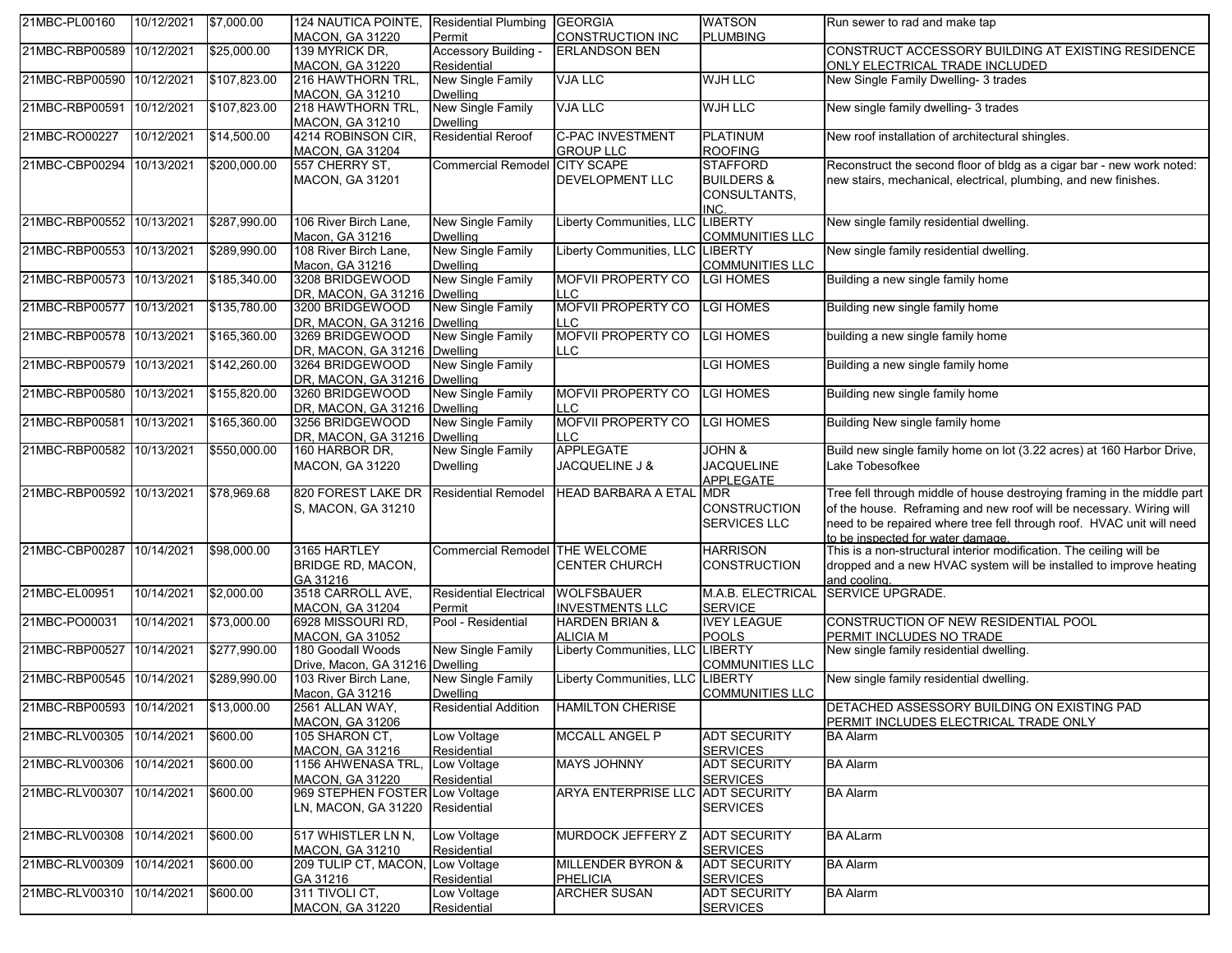| 21MBC-RLV00311 10/14/2021 |            | \$600.00     | 1236 SOUTH JACKSON Low Voltage              |                                         | <b>EASOM SHERRIE</b>                            | <b>ADT SECURITY</b>                    | <b>BA Alarm</b>                                                                                  |
|---------------------------|------------|--------------|---------------------------------------------|-----------------------------------------|-------------------------------------------------|----------------------------------------|--------------------------------------------------------------------------------------------------|
|                           |            |              | SPRINGS RD, MACON, Residential              |                                         | <b>MARJEANE</b>                                 | <b>SERVICES</b>                        |                                                                                                  |
| 21MBC-RLV00312 10/14/2021 |            | \$600.00     | GA 31211<br>1575 STRATFORD CIR, Low Voltage |                                         | <b>GEORGE TERESA</b>                            | <b>ADT SECURITY</b>                    | <b>BA Alarm</b>                                                                                  |
|                           |            |              | <b>MACON, GA 31206</b>                      | Residential                             | <b>SPENCER</b>                                  | <b>SERVICES</b>                        |                                                                                                  |
| 21MBC-RLV00318            | 10/14/2021 | \$600.00     | 104 CARRIAGE LAKES Low Voltage              |                                         | <b>HARDY ARTHUR L &amp;</b>                     | <b>ADT SECURITY</b>                    | <b>BA Alarm</b>                                                                                  |
|                           |            |              | CT, MACON, GA 31210 Residential             |                                         | KAREN                                           | <b>SERVICES</b>                        |                                                                                                  |
| 21MBC-RLV00319 10/14/2021 |            | \$600.00     | 2288 ROCKY CREEK                            | Low Voltage                             | <b>GENTLE ALPHONSO</b>                          | <b>ADT SECURITY</b>                    | <b>BA Alarm</b>                                                                                  |
|                           |            |              | RD, MACON, GA 31206 Residential             |                                         |                                                 | <b>SERVICES</b>                        |                                                                                                  |
| 21MBC-RLV00320            | 10/14/2021 | \$600.00     | 139 LAKE VIEW DR N,                         | Low Voltage                             | MORGAN KEATH L JR & ADT SECURITY                |                                        | <b>BA Alarm</b>                                                                                  |
| 21MBC-RLV00321            | 10/14/2021 | \$600.00     | MACON, GA 31210<br>4620 SAVAGE CREEK        | Residential<br>Low Voltage              | <b>VIRGINIA</b><br><b>FUTRELL DEVON A &amp;</b> | <b>SERVICES</b><br><b>ADT SECURITY</b> | <b>BA Alarm</b>                                                                                  |
|                           |            |              | DR, MACON, GA 31210 Residential             |                                         |                                                 | <b>SERVICES</b>                        |                                                                                                  |
| 21MBC-RLV00322            | 10/14/2021 | \$600.00     | 2883 RIVERVIEW RD,                          | Low Voltage                             | <b>CHRISTOPHER</b>                              | <b>ADT SECURITY</b>                    | <b>BA Alarm</b>                                                                                  |
|                           |            |              | <b>MACON, GA 31204</b>                      | Residential                             | <b>BENJAMIN W &amp;</b>                         | <b>SERVICES</b>                        |                                                                                                  |
| 21MBC-RO00228             | 10/14/2021 | \$22,000.00  | 1193 DUNCAN AVE,                            | <b>Residential Reroof</b>               | <b>DONALDSON MIRIAM</b>                         |                                        | CENTRAL GEORGIA RESIDENTIAL REROOF                                                               |
|                           |            |              | <b>MACON, GA 31201</b>                      |                                         |                                                 | <b>ROOF REPAIRS</b>                    |                                                                                                  |
| 21MBC-CBP00229 10/15/2021 |            | \$840,000.00 | 5811 ZEBULON RD,                            | New Commercial                          | <b>LOFTS AT ZEBULON</b>                         | <b>RELIANTSOUTH</b>                    | Construction of a new Sonny's BBQ Restaurant Building.                                           |
|                           |            |              | <b>MACON, GA 31210</b>                      | <b>Building</b>                         | <b>LLC</b>                                      | <b>CONSTRUCTION</b>                    |                                                                                                  |
| 21MBC-DM00108             | 10/15/2021 | \$20,000.00  | 4179 CAVALIER DR,                           | Demolition                              | <b>KUNJ INVESTMENTS</b>                         | <b>GROUP INC</b><br><b>KUNJ</b>        | DEMOLITION OF ENTIRE COMMERCIAL STRUCTURE                                                        |
|                           |            |              | MACON, GA 31220                             |                                         | INC                                             | <b>CONSTRUCTION</b>                    |                                                                                                  |
|                           |            |              |                                             |                                         |                                                 | USA, INC.                              |                                                                                                  |
| 21MBC-EL00924             | 10/15/2021 | \$34,980.00  | 737 WINDSOR RD,                             | <b>Residential Electrical</b>           | <b>Lauren Manders</b>                           | <b>MARC JONES</b>                      | 16 solar panels to be mounted to existing roof structure, coinciding                             |
|                           |            |              | <b>MACON, GA 31204</b>                      | Permit                                  |                                                 | <b>CONSTRUCTION</b>                    | electrical wiring to be conducted                                                                |
|                           |            |              |                                             |                                         |                                                 | LLC                                    |                                                                                                  |
| 21MBC-EL00950             | 10/15/2021 | \$2,500.00   | 4439 FAIRFAX DR.                            | <b>Residential Electrical</b>           | <b>RED SQUARE ONE</b><br><b>INVESTMENTS</b>     | <b>WILLIAMS</b>                        | Installation of 150A combo service entrance and a 100A panel                                     |
| 21MBC-EL00959             | 10/15/2021 | \$2,000.00   | <b>MACON, GA 31206</b><br>3275 LIBERTY      | Permit<br><b>Residential Electrical</b> | <b>KEENE SHANNON K</b>                          | ELECTRICAL LLC<br><b>HUBBARD</b>       | <b>Change Service</b>                                                                            |
|                           |            |              | CHURCH RD, MACON, Permit                    |                                         |                                                 | <b>ELECTRIC</b>                        |                                                                                                  |
|                           |            |              | GA 31216                                    |                                         |                                                 |                                        |                                                                                                  |
| 21MBC-EL00960             | 10/15/2021 | \$3,600.00   | 2967 GLENROCK DR,                           | <b>Residential Electrical</b>           | <b>BURNETT ANGELA F &amp;</b>                   | <b>ALWAYS</b>                          | Upgrade electrical panel and meter base to 200 amp                                               |
|                           |            |              | <b>MACON, GA 31204</b>                      | Permit                                  | <b>CHARLES</b>                                  | <b>CONNECTED</b>                       |                                                                                                  |
|                           |            |              |                                             |                                         |                                                 | <b>ELECTRIC</b>                        |                                                                                                  |
| 21MBC-EL00963             | 10/15/2021 | \$1,100.00   | 6300 MOSELEY DIXON Residential Electrical   |                                         | <b>MULBERRY WEST</b>                            | <b>SERVICES</b><br>K & P ELECTRICAL    | REWORK ONE APT FOR TEMP POWER                                                                    |
|                           |            |              | RD APT 206 S, MACON, Permit                 |                                         | <b>HARBOR APTS</b>                              | <b>SERVICES INC</b>                    |                                                                                                  |
|                           |            |              | GA 31052                                    |                                         |                                                 |                                        |                                                                                                  |
| 21MBC-EL00964             | 10/15/2021 | \$200.00     | 1437 BRENTWOOD                              | <b>Residential Electrical</b>           | <b>SIMMONS RICHARD L</b>                        | M.A.B. ELECTRICAL POWER RELEASE        |                                                                                                  |
|                           |            |              | AVE, MACON, GA                              | Permit                                  | JR                                              | <b>SERVICE</b>                         |                                                                                                  |
|                           |            |              | 31204                                       |                                         |                                                 |                                        |                                                                                                  |
| 21MBC-EL00965             | 10/15/2021 | \$5,900.00   | 310 WOOLFOLK ST                             | <b>Residential Electrical</b>           | <b>RUSSELL GUSSIE LEE</b>                       |                                        | M.A.B. ELECTRICAL RESIDENTIAL REWIRE                                                             |
|                           |            |              | UNIT A, MACON, GA<br>31217                  | Permit                                  |                                                 | <b>SERVICE</b>                         |                                                                                                  |
| 21MBC-EL00966             | 10/15/2021 | \$5,900.00   | 310 WOOLFOLK ST                             | <b>Residential Electrical</b>           | <b>RUSSELL GUSSIE LEE</b>                       |                                        | M.A.B. ELECTRICAL RESIDENTIAL REWIRE                                                             |
|                           |            |              | UNIT B, MACON, GA                           | Permit                                  |                                                 | <b>SERVICE</b>                         |                                                                                                  |
|                           |            |              | 31217                                       |                                         |                                                 |                                        |                                                                                                  |
| 21MBC-FR00124             | 10/15/2021 | \$2,475.00   | 3867 Log Cabin Drive                        | <b>Fire Sprinkler</b>                   | Green Meadows                                   | <b>GEORGIA</b>                         | Parcel Number: M074-0051 GASC SCOPE OF WORK INCLUDES                                             |
|                           |            |              | BLDG D2, Macon, GA                          |                                         | Townhomes                                       | <b>AUTOMATIC</b>                       | FIRE PROTECTION (13R) IN THREE RESIDENTIAL BUILDINGS                                             |
|                           |            |              | 31204                                       |                                         |                                                 | <b>SPRINKLER</b>                       | (D1, D2, & E3). OUR POINT OF CONNECTION IS 1'-0" AFF IN THE                                      |
| 21MBC-FR00125             | 10/15/2021 | \$2,475.00   | 3867 Log Cabin Drive                        | <b>Fire Sprinkler</b>                   | <b>Green Meadows</b>                            | <b>GEORGIA</b>                         | RISER ROOM.<br>Parcel Number: M074-0051 GASC SCOPE OF WORK INCLUDES                              |
|                           |            |              | BLDG E1, Macon, GA                          |                                         | Townhomes                                       | <b>AUTOMATIC</b>                       | FIRE PROTECTION (13R) IN THREE RESIDENTIAL BUILDINGS                                             |
|                           |            |              | 31204                                       |                                         |                                                 | <b>SPRINKLER</b>                       | (D1, D2, & E3). OUR POINT OF CONNECTION IS 1'-0" AFF IN THE                                      |
|                           |            |              |                                             |                                         |                                                 |                                        | <b>RISER ROOM.</b>                                                                               |
| 21MBC-FR00132             | 10/15/2021 | \$49,798.46  | 565 POPLAR ST,                              | <b>Fire Sprinkler</b>                   | <b>GRATEFUL</b>                                 | <b>FIRE PROTECTION</b>                 | INSTALLING NEW 3" DRY PIPE RISER AND 3" WET RISER, AND                                           |
|                           |            |              | <b>MACON, GA 31201</b>                      |                                         | PROPERTIES LLC                                  | <b>SERVICES LLC</b>                    | NEW UPRIGHT/PENDENT SPRINKLER HEADS ON NEW                                                       |
| 21MBC-MC00513             | 10/15/2021 | \$5,200.00   | 101 MYRICK DR.                              | Residential                             | BECK SANDY & VICTOR DEEB HEATING AND            |                                        | BRANCHLINES TO PROTECT. LOFTS. ATTIC. AND ROOF.<br><b>CHANGE OUT OF COIL AND CONDENSING UNIT</b> |
|                           |            |              | <b>MACON, GA 31220</b>                      | <b>Mechanical Permit</b>                |                                                 | AIR CONDITIONING,                      |                                                                                                  |
|                           |            |              |                                             |                                         |                                                 | INC.                                   |                                                                                                  |
| 21MBC-PL00177             | 10/15/2021 | \$1,200.00   | 1185 LAWTON DR,                             | <b>Residential Plumbing</b>             | <b>HAMLIN CORTNEY C</b>                         | <b>EMERY &amp; SON</b>                 | ROUGHING IN 9 PLUMBING FIXTURES                                                                  |
|                           |            |              | <b>MACON, GA 31201</b>                      | Permit                                  |                                                 | <b>PLUMBING</b>                        |                                                                                                  |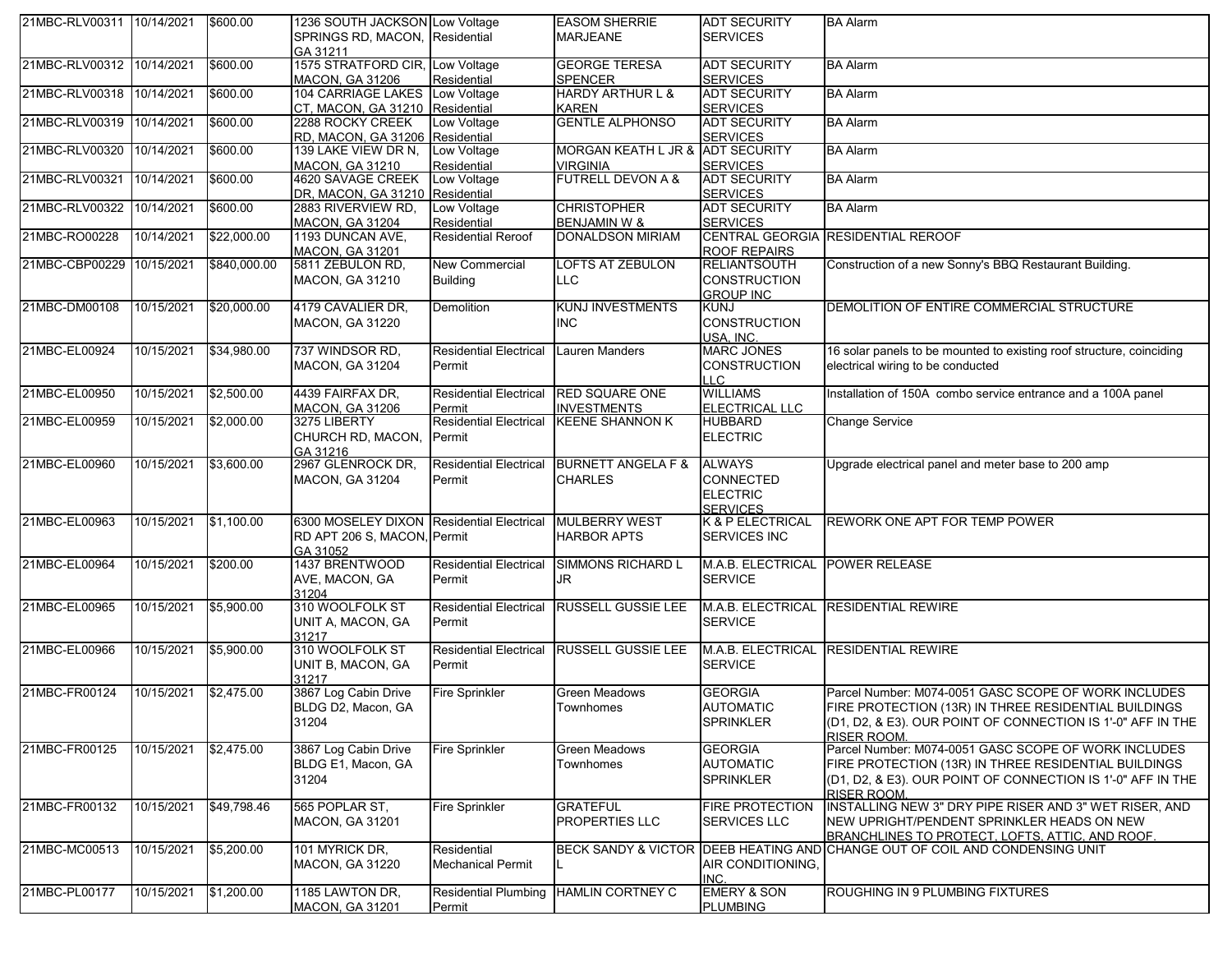| 21MBC-DM00109             | 10/18/2021            | \$5,500.00   | 3413 OCMULGEE EAST Demolition<br>BLVD, MACON, GA<br>31217                           |                                                        | <b>LAMAR MOUNDS INC</b>                                 | <b>FRANK TAYLOR</b><br>ENTERPRISES, INC.                         | DEMOLITION OF ENTIRE NON-RESIDENTIAL STRUCTURE                                                                                                                       |
|---------------------------|-----------------------|--------------|-------------------------------------------------------------------------------------|--------------------------------------------------------|---------------------------------------------------------|------------------------------------------------------------------|----------------------------------------------------------------------------------------------------------------------------------------------------------------------|
| 21MBC-DM00110             | 10/18/2021            | \$5,500.00   | 1800 Lamar Mounds<br>Road, Macon, GA 31217                                          | <b>Demolition</b>                                      |                                                         | <b>FRANK TAYLOR</b><br><b>ENTERPRISES, INC.</b>                  | DEMOLITION OF ENTIRE RESIDENTIAL DWELLING                                                                                                                            |
| 21MBC-EL00955             | 10/18/2021            | \$3,770.00   | 860 ARTIC CIR,<br><b>MACON, GA 31217</b>                                            | <b>Residential Electrical</b><br>Permit                | <b>WILLIAMS RUTHIE MAE</b>                              | INC.                                                             | SERVICE ELECTRIC Service and panel change                                                                                                                            |
| 21MBC-EL00968             | 10/18/2021            | \$57,400.00  | 126 ALEXANDRIA DR,<br><b>MACON, GA 31210</b>                                        | <b>Residential Electrical</b><br>Permit                | <b>HUDSON JAHMARD</b>                                   | POWER HOME<br>SOLAR LLC                                          | Installation of 14 roof mounted solar modules 5.60kw grid tied to an<br>existing structure                                                                           |
| 21MBC-EL00969             | 10/18/2021            | \$14,000.00  | 4930 BLOOMFIELD RD<br>SUITE 800, MACON,<br>GA 31206                                 | Commercial Electrical VERAIMA INC<br>Permit            |                                                         | <b>ALWAYS</b><br>CONNECTED<br><b>ELECTRIC</b><br><b>SERVICES</b> | UPGRADE SERVICE TO 200 AMPS                                                                                                                                          |
| 21MBC-EL00973             | 10/18/2021            | \$2,800.00   | 974 PERRY DR,<br><b>MACON, GA 31217</b>                                             | <b>Residential Electrical</b><br>Permit                | <b>JORDAN TIERNEY</b>                                   |                                                                  | HOGAN'S ELECTRIC CHANGE SERVICE 200 AMPS                                                                                                                             |
| 21MBC-EL00974             | 10/18/2021            | \$5,200.00   | 836 EDWARDS AVE,<br><b>MACON, GA 31204</b>                                          | <b>Residential Electrical</b><br>Permit                | JDZ INVESTMENTS LLC HOGAN'S ELECTRIC RESIDENTIAL REWIRE |                                                                  |                                                                                                                                                                      |
| 21MBC-EL00975             | 10/18/2021            | \$5,800.00   | 536 MORELAND AVE,<br><b>MACON, GA 31206</b>                                         | <b>Residential Electrical</b><br>Permit                | <b>THOMAS KIMBERLY</b><br><b>LYNN</b>                   |                                                                  | HOGAN'S ELECTRIC RESIDENTIAL REWIRE                                                                                                                                  |
| 21MBC-EL00976             | 10/18/2021            | \$1,500.00   | 6351 ZEBULON RD,<br><b>MACON, GA 31220</b>                                          | <b>Commercial Electrical PAL ZEBULON LLC</b><br>Permit |                                                         |                                                                  | HOGAN'S ELECTRIC REBUILD SERVICE FOR SIGN                                                                                                                            |
| 21MBC-MC00535             | 10/18/2021            | \$4,500.00   | 3508 THORPE ST,<br><b>MACON, GA 31204</b>                                           | Residential<br><b>Mechanical Permit</b>                | THE STEP AFTER-<br><b>EVICENCE</b>                      | AIR INC.                                                         | GLOVER HEATING & REPLACING EXISTING SYSTEM WITH<br>HEAT PUMP SYSTEM AND DUCTWORK                                                                                     |
| 21MBC-PL00178             | 10/18/2021            | \$8,000.00   | 310 WOOLFOLK ST<br>UNIT A & B, MACON,<br>GA 31217                                   | <b>Residential Plumbing</b><br>Permit                  | <b>RUSSELL GUSSIE LEE</b>                               | <b>iPLUMBER</b>                                                  | ROUGH IN & SET 10 FIXTURES WITH TWO WATER HEATERS,<br>TWO WATER SERVICES AND ONE SEWER LINE.                                                                         |
| 21MBC-RAS00003 10/18/2021 |                       | \$100,000.00 | 3150 AVONDALE MILL<br>RD, MACON, GA 31216 Store Fixtures                            |                                                        | Commercial Racking / MACON-BIBB CO IND<br><b>AUTH</b>   |                                                                  | Automated rack system for product storage.                                                                                                                           |
| 21MBC-RBP00586 10/18/2021 |                       | \$5,700.00   | 951 OUSLEY PL,<br>MACON, GA 31210                                                   | <b>Residential Addition</b>                            | <b>MCCURRY SALLY B &amp;</b><br><b>WADE III</b>         | <b>BURT GORDON</b><br><b>CONTRACTING &amp;</b><br>ELECTRICAL LLC | replacing existing service with new 200 amp                                                                                                                          |
| 21MBC-RBP00594            | 10/18/2021            | \$20,000.00  | 364 FOREST HILL RD,<br><b>MACON, GA 31210</b>                                       | <b>Residential Remodel</b>                             | <b>KENNETH DANIEL</b><br>TAYLOR                         |                                                                  | RESIDENTIAL KITCHEN AND BATHROOM REMODEL.<br>NO TRADES INCLUDED IN THIS PERMIT. MEPS WILL<br>BE SEPARATE PERMITS.                                                    |
| 21MBC-DM00112             | 10/19/2021            | \$30,500.00  | 1969 CROOMS DR,<br><b>MACON, GA 31217</b>                                           | <b>Demolition</b>                                      | <b>LAMAR MOUNDS INC</b>                                 | <b>FRANK TAYLOR</b><br><b>ENTERPRISES, INC.</b>                  | DEMOLITION OF (7) SEVEN RESIDENTIAL STRUCTURES<br>LOCATED ON PARCEL OF 1969 CROOMS DRIVE                                                                             |
| 21MBC-EL00970             | 10/19/2021            | \$4,000.00   | 634 ELL ST UNIT 1,<br><b>MACON, GA 31206</b>                                        | <b>Residential Electrical</b><br>Permit                | <b>DANIEL SUSIE MAE</b><br><b>ETAL</b>                  | <b>TAYLOR ELECTRIC</b>                                           | REPLACE METER BASE, INSTALL DRYER AND STOVE FOR<br>BOTTOM APARTMENT.                                                                                                 |
| 21MBC-EL00971             | 10/19/2021            | \$4,000.00   | 634 ELL ST UNIT 2,<br><b>MACON, GA 31206</b>                                        | <b>Residential Electrical</b><br>Permit                | <b>DANIEL SUSIE MAE</b><br><b>ETAL</b>                  | <b>TAYLOR ELECTRIC</b>                                           | <b>REPLACE METER BASE</b>                                                                                                                                            |
| 21MBC-EL00972             | 10/19/2021            | \$4,000.00   | 634 ELL ST UNIT 3,<br><b>MACON, GA 31206</b>                                        | <b>Residential Electrical</b><br>Permit                | <b>DANIEL SUSIE MAE</b><br><b>ETAL</b>                  | <b>TAYLOR ELECTRIC</b>                                           | REPLACE METER BASE                                                                                                                                                   |
| 21MBC-EL00978             | 10/19/2021            | \$3,200.00   | 1160 LAWTON DR,<br><b>MACON, GA 31201</b>                                           | <b>Residential Electrical</b><br>Permit                | <b>SOLOMON HARRY</b>                                    | <b>GENERAL</b><br><b>SCIENTIFIC</b>                              | <b>RESIDENTIAL REWIRE</b>                                                                                                                                            |
| 21MBC-EL00979             | 10/19/2021            | \$1,500.00   | 557 NELSON ST,<br><b>MACON, GA 31206</b>                                            | <b>Residential Electrical</b><br>Permit                | <b>WEST RAY JUNIOR</b><br><b>HEIRS OF -</b>             | <b>GENERAL</b><br><b>SCIENTIFIC</b>                              | <b>RESIDENTIAL PARTIAL REWIRE</b>                                                                                                                                    |
| 21MBC-FR00159             | 10/19/2021            | \$2,451.00   | 3920 arkwright rd ste<br>125, macon, GA 31210                                       | Fire Alarm                                             | cpvf II highridge IIc                                   | <b>TWELVE &amp;</b><br><b>ASSOCIATES</b>                         | tenant addition                                                                                                                                                      |
| 21MBC-FR00162             | 10/19/2021 \$4,500.00 |              | 3500 RIVERSIDE DR,<br><b>MACON, GA 31210</b>                                        | <b>Fire Sprinkler</b>                                  | <b>RAMSAY YOUTH SERV</b><br>OF GA INC                   | GEORGIA<br><b>AUTOMATIC</b><br><b>SPRINKLER</b>                  | GASC is replacing damaged pipe in Lake Bridge Behavior Health<br>Facility and re-spacing heads for a shell space.                                                    |
| 21MBC-RBP00600 10/19/2021 |                       | \$60,000.00  | 5269<br>JEFFERSONVILLE RD.<br>MACON, GA 31020                                       | New Single Family<br><b>Dwelling</b>                   | RODRIGUEZ ANGEL M                                       |                                                                  | METAL BUILDING USED AS A NEW SINGLE FAMILY DWELLING<br>PERMIT INCLUDES FOUR TRADES                                                                                   |
| 21MBC-RBP00601            | 10/19/2021            | \$21,500.00  | 6210 SKIPPERTON RD, Accessory Building -<br><b>MACON, GA 31216</b>                  | Residential                                            | <b>KNOWLES BILL LEE</b>                                 | <b>TOTAL</b><br><b>CONTRACTOR</b><br>SERVICE INC                 | pre-formed metal building needed to pour slab<br>ONLY ELECTRICAL TRADE INCLUDED IN THIS PERMIT                                                                       |
| 21MBC-CBP00257 10/20/2021 |                       | \$72,000.00  | 230 BACONSFIELD DR, Commercial Structure JONES DWIGHT C &<br><b>MACON, GA 31211</b> |                                                        |                                                         | J- Mar Craneworks                                                | Installation of Outdoor Billboard Sign approved by Macon-Bibb<br>Planning & Zoning and GDOT. Scope DOES NOT include any<br>electrical, which is permitted separately |
| 21MBC-EL00931             | 10/20/2021            | \$800.00     | 765 WALNUT ST.<br>MACON, GA 31201                                                   | Commercial Electrical TUCKER - TUCKER<br>Permit        | <b>REALTY CO</b>                                        | SERVICE ELECTRIC<br>INC.                                         | Communications conduit and receptacle                                                                                                                                |
| 21MBC-EL00980             | 10/20/2021            | \$200.00     | 148 ASHFORD PARK.<br><b>MACON, GA 31210</b>                                         | <b>Residential Electrical</b><br>Permit                | <b>FALLS LARRY E -</b><br><b>SHARON J</b>               | J R Hunnicut                                                     | <b>INSTALLING OUTSIDE DISCONNECT</b>                                                                                                                                 |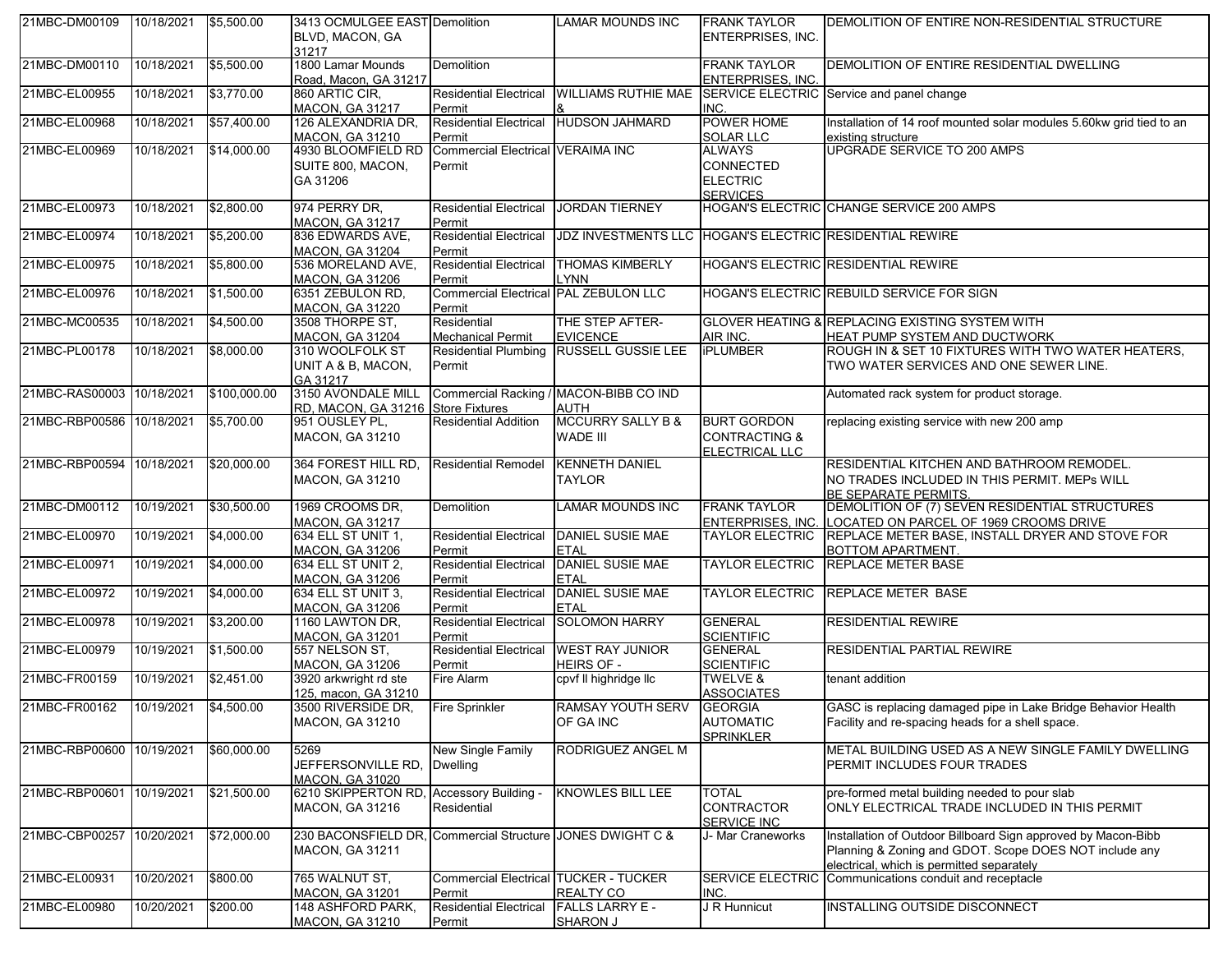| 21MBC-EL00981             | 10/20/2021 | \$4,800.00   | 1573 DEXTER AVE,<br><b>MACON, GA 31204</b>                                             | <b>Residential Electrical</b><br>Permit          | <b>HUSTON JULE</b>                                   |                                                         | HOGAN'S ELECTRIC Residential Rewire according to present electrical code                                                                                                                                                        |
|---------------------------|------------|--------------|----------------------------------------------------------------------------------------|--------------------------------------------------|------------------------------------------------------|---------------------------------------------------------|---------------------------------------------------------------------------------------------------------------------------------------------------------------------------------------------------------------------------------|
| 21MBC-EL00982             | 10/20/2021 | \$4,800.00   | 2932 SOUTHSHORE<br>DR, MACON, GA 31204 Permit                                          | <b>Residential Electrical</b>                    | <b>COLEY WALLACE S</b>                               |                                                         | HOGAN'S ELECTRIC Residential rewire according to electrical code                                                                                                                                                                |
| 21MBC-PL00162             | 10/20/2021 | \$5,000.00   | 2792 NANCY DR.<br><b>MACON, GA 31206</b>                                               | <b>Plumbing Permit</b>                           | <b>JONES CHRISTOPHER</b><br>ID                       | <b>RICKY HEATH</b><br><b>PLUMBING</b>                   | Excavate and replace sewer from house to edge of road.                                                                                                                                                                          |
| 21MBC-RBP00603 10/20/2021 |            | \$791.20     | 889 TRINITY PL,<br>MACON, GA 31217                                                     | <b>Residential Remodel</b>                       | <b>NICOLE STEIB</b>                                  |                                                         | RESIDENTIAL REMODEL INCLUDING ELECTRICAL AND<br>PLUMBING TRADES ONLY                                                                                                                                                            |
| 21MBC-CBP00293            | 10/21/2021 | \$12,000.00  | 4649 FULTON MILL<br>ROAD, MACON, GA<br>31216                                           |                                                  | Commercial Remodel SBA Monarch Towers,<br><b>LLC</b> | ERICSSON, INC.                                          | T-Mobile is proposing to replace the existing antennas with new<br>antennas at the same height elevation on the SBA tower facility. T-<br>Mobile will not require adding ground cabinets and no electrical work is<br>reauired. |
| 21MBC-DM00113             | 10/21/2021 | \$2,000.00   | 36 BRIGHAM ST,<br><b>MACON, GA 31204</b>                                               | <b>Demolition</b>                                | <b>ROWE JASON L</b>                                  | <b>SOUTHERN</b><br><b>DIRTWORKS, LLC</b>                | Demolish house                                                                                                                                                                                                                  |
| 21MBC-DM00115             | 10/21/2021 | \$2,000.00   | 253 PURSLEY ST.<br><b>MACON, GA 31201</b>                                              | <b>Demolition</b>                                | <b>HORTON EDDIE REV-</b><br><b>MARY HEIRS</b>        | <b>SOUTHERN</b><br><b>DIRTWORKS, LLC</b>                | Demolish house                                                                                                                                                                                                                  |
| 21MBC-EL00984             | 10/21/2021 | \$2,800.00   | 4275 NISBET PL,<br><b>MACON, GA 31206</b>                                              | <b>Residential Electrical</b><br>Permit          | OROZCO SAUL &<br><b>ISABEL</b>                       | <b>GENERAL</b><br><b>SCIENTIFIC</b>                     | <b>RESIDENTIAL REWIRE</b>                                                                                                                                                                                                       |
| 21MBC-EL00985             | 10/21/2021 | \$300.00     | 786 PEBBLE ST,<br><b>MACON, GA 31201</b>                                               | <b>Commercial Electrical</b><br>Permit           | SMITH EDDIE D SR                                     | <b>GENERAL</b><br><b>SCIENTIFIC</b>                     | <b>POWER RELEASE</b>                                                                                                                                                                                                            |
| 21MBC-EL00986             | 10/21/2021 | \$7,300.00   | 1988 SECOND ST APT<br>1, MACON, GA 31201                                               | <b>Residential Electrical</b><br>Permit          | <b>ALLEN JEANNETTE</b>                               | <b>GENERAL</b><br><b>SCIENTIFIC</b>                     | RESIDENTIAL REWIRE OF APT 1.                                                                                                                                                                                                    |
| 21MBC-EL00987             | 10/21/2021 | \$1,400.00   | 1560 DEXTER AVE,<br><b>MACON, GA 31204</b>                                             | <b>Residential Electrical</b><br>Permit          | <b>ROZIER QUINTARIUS</b>                             | <b>GENERAL</b><br><b>SCIENTIFIC</b>                     | RESIDENTIAL SERVICE UPGRADE                                                                                                                                                                                                     |
| 21MBC-FR00163             | 10/21/2021 | \$15,000.00  | 5665 NEW FORSYTH<br>RD, MACON, GA 31210                                                | <b>Fire Sprinkler</b>                            | <b>ACADEMY FOR</b><br><b>CLASSICAL ED INC</b>        | <b>UNITY FIRE</b><br>PROTECTION LLC                     | Unity Fire Protection to add and relocate fire sprinkler pendants off of<br>existing system to comply with NFPA-13 (2019ed.) installation<br>requirements.                                                                      |
| 21MBC-RBP00604 10/21/2021 |            | \$425,000.00 | 111 WITMAN WAY,<br><b>MACON, GA 31210</b>                                              | New Single Family<br><b>Dwelling</b>             | <b>MOORE KIRBY R</b>                                 | <b>BALDWIN BROOKE</b><br><b>LLC</b>                     | <b>NEW SINGLE FAMILY DWELLING</b><br><b>INCLUDING 3 TRADES</b>                                                                                                                                                                  |
| 21MBC-RO00231             | 10/21/2021 | \$5,300.00   | 358 ALEXANDRIA DR,<br><b>MACON, GA 31210</b>                                           | <b>Residential Reroof</b>                        | <b>STEWART BETTY K</b>                               | <b>BLAND ROOFING</b><br>CO., INC.                       | Remove existing shingles, install new shingles, and haul off all debris.                                                                                                                                                        |
| 21MBC-CLV00045            | 10/22/2021 | \$3,396.00   | 1395 COLLEGE ST<br>Wiggs Hall - Mercer<br>University Campus,<br><b>MACON, GA 31204</b> | Low Voltage<br>Commercial                        | <b>MERCER UNIVERSITY</b>                             | <b>MAJOR AND</b><br>ASSOCIATES, INC.                    | INSTALL AREA OF REFUGE (LOW VOLTAGE) SYSTEM FOR THE<br><b>RENOVATIONS AT WIGGS HALL</b>                                                                                                                                         |
| 21MBC-EL00882             | 10/22/2021 | \$25,000.00  | 4770 Raley Road,<br>Macon, GA 31206                                                    | <b>Commercial Electrical Bud Patel</b><br>Permit |                                                      | <b>ENVIROSPARK</b><br><b>ENERGY</b><br><b>SOLUTIONS</b> | INSTALL NEW ELECTRIC VEHICLE CHARGING STATIONS AND<br>ALL RELATED ELECTRICAL ACTIVITIES                                                                                                                                         |
| 21MBC-EL00988             | 10/22/2021 | \$3,500.00   | 359 3rd Street, Macon,<br>GA 31201                                                     | <b>Residential Electrical</b><br>Permit          | Urban development<br>authority                       | <b>BALLARD</b><br><b>ELECTRICAL</b><br><b>SERVICES</b>  | Replace 200 AMP panel.                                                                                                                                                                                                          |
| 21MBC-FR00169             | 10/22/2021 | \$2,500.00   | 3769 RIDGE AVE,<br><b>MACON, GA 31204</b>                                              | Fire Alarm                                       | <b>ALEXANDER IV LLC</b>                              | SOUTHEASTERN<br><b>SYSTEM</b><br><b>TECHNOLOGIES</b>    | Addition of monitor modules to a new dry line system.                                                                                                                                                                           |
| 21MBC-PO00030             | 10/22/2021 | \$55,000.00  | 129 WESTCHESTER<br>DR, MACON, GA 31210                                                 | Pool - Residential                               | SMAHA KIMBERLY A                                     | <b>MID-STATE POOLS</b>                                  | 16x32 inground pool                                                                                                                                                                                                             |
| 21MBC-RBP00605 10/22/2021 |            | \$10,000.00  | 1160 SHERBROOKE<br>DR, MACON, GA 31204                                                 | <b>Residential Addition</b>                      | <b>SMITH THOMAS D</b>                                |                                                         | RESIDENTIAL ADDITION: ADDING 12X7 FIREPLACE TO FRONT<br>OF DWELLING<br>NO TRADES INCLUDED IN THIS PERMIT                                                                                                                        |
| 21MBC-CLV00052 10/23/2021 |            | \$600.00     | 4126 HARTLEY<br>BRIDGE RD Suite 4,<br><b>MACON, GA 31216</b>                           | Low Voltage<br>Commercial                        | <b>GHP HOLDINGS LLC</b>                              | <b>ADT SECURITY</b><br><b>SERVICES</b>                  | <b>BA Alarm</b>                                                                                                                                                                                                                 |
| 21MBC-DM00114             | 10/23/2021 | \$1,000.00   | 1481 OAKLAND AVE,<br>MACON, GA 31204                                                   | Demolition                                       | PIO NONO<br><b>STABILIZATION LLC</b>                 | <b>SOUTHERN</b><br><b>DIRTWORKS, LLC</b>                | demolish house                                                                                                                                                                                                                  |
| 21MBC-PL00181             | 10/23/2021 | \$5,000.00   | 1881 SECOND AVE,<br><b>MACON, GA 31201</b>                                             | <b>Residential Plumbing</b><br>Permit            | <b>BRADDY JOVON</b>                                  | THE CLOG DAWG<br><b>PLUMBING</b>                        | Plumbing: will Install all new domestic lines in PEX from meter to home<br>and will be capped off above subfloor per specs.                                                                                                     |
| 21MBC-RO00232             | 10/23/2021 | \$6,600.00   | 2192 GENERAL<br>WINSHIP DR, MACON,<br>GA 31204                                         | <b>Residential Reroof</b>                        | ATKINSON GARY L                                      | <b>BLAND ROOFING</b><br>CO., INC.                       | Remove existing shingles, install new shingles, and haul off all debris.                                                                                                                                                        |
| 21MBC-CRO00011 10/25/2021 |            | \$41,250.00  | 3805 NAPIER AVE,<br><b>MACON, GA 31204</b>                                             | <b>Commercial Reroof</b>                         | <b>GLORIOUS HOPE</b><br><b>MISSIONARY</b>            |                                                         | Re Roof Glorius Hope Baptist Church                                                                                                                                                                                             |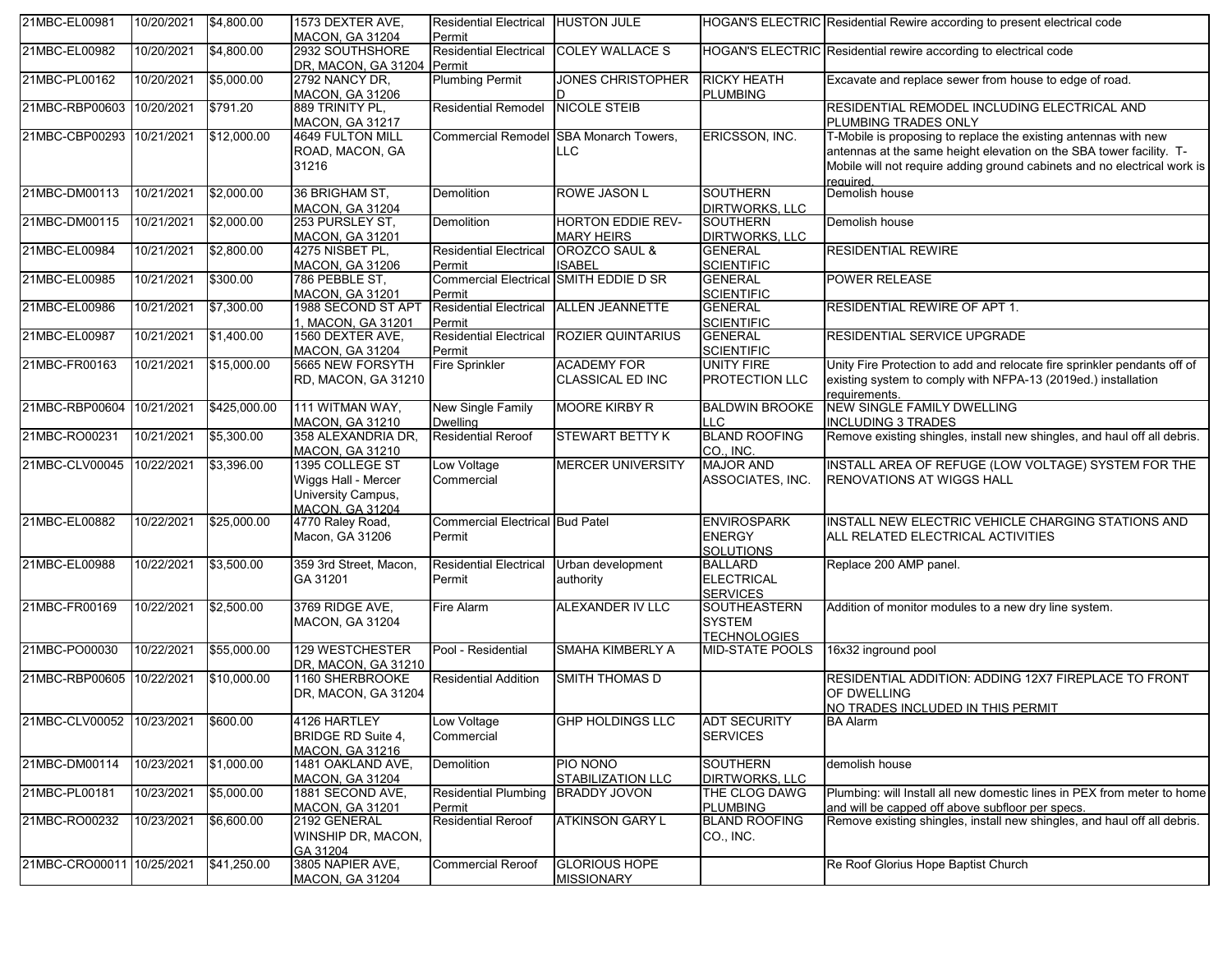| 21MBC-EL00957             | 10/25/2021 | \$1,000.00   | 6404 SHAWN DR,<br><b>MACON, GA 31052</b>                                 | <b>Residential Electrical</b><br>Permit | <b>KCK REAL ESTATE</b><br><b>PROPERTIES</b>                 | <b>SOUTHERN</b><br><b>ELECTRICAL &amp;</b><br><b>TECHNICAL</b><br>SERVICES, INC. | Electrical service change out.                                                                                                                                                                                                                           |
|---------------------------|------------|--------------|--------------------------------------------------------------------------|-----------------------------------------|-------------------------------------------------------------|----------------------------------------------------------------------------------|----------------------------------------------------------------------------------------------------------------------------------------------------------------------------------------------------------------------------------------------------------|
| 21MBC-EL00989             | 10/25/2021 | \$2,000.00   | 3721 ATWOOD DR.<br><b>MACON, GA 31204</b>                                | <b>Residential Electrical</b><br>Permit | <b>WALKER JOHN L &amp;</b><br><b>FANNYE B</b>               |                                                                                  | Install new service on home                                                                                                                                                                                                                              |
| 21MBC-EL00990             | 10/25/2021 | \$5,600.00   | 729 WOODARD AVE,<br><b>MACON, GA 31204</b>                               | <b>Residential Electrical</b><br>Permit | <b>PRECILIEN PREMUSCA</b>                                   |                                                                                  | REPLACING ALL OUTLETS & BREAKER BOX                                                                                                                                                                                                                      |
| 21MBC-FR00161             | 10/25/2021 | \$3,500.00   | 915 HILL PARK,<br><b>MACON, GA 31201</b>                                 | <b>Fire Sprinkler</b>                   | MACON-BIBB CO<br>URBAN DEV AUTH                             | <b>GEORGIA</b><br><b>AUTOMATIC</b><br><b>SPRINKLER</b>                           | GASC is renovating an existing sprinkler system do to changes in<br>office layout (Roughly 40 sprinkler heads). Unchanged Rooms are<br>Cross Hatched on plans and each room we are working in has a note<br>for how we will move or add sprinkler heads. |
| 21MBC-FR00168             | 10/25/2021 | \$1,200.00   | 1625 BASS RD,<br><b>MACON, GA 31210</b>                                  | <b>Fire Sprinkler</b>                   | <b>NORTH MACON PLAZA</b><br>LLC                             | <b>GEORGIA</b><br><b>AUTOMATIC</b><br><b>SPRINKLER</b>                           | GASC is putting pendants into an existing shell space with an existing<br>sprinkler system because the space is adding a ceiling grid and<br>restrooms.                                                                                                  |
| 21MBC-RBP00606 10/25/2021 |            | \$300,000.00 | 152 UMIYA NAGAR<br>CIR, MACON, GA 31206 Dwelling                         | New Single Family                       | PATEL HANSANBEN A                                           | <b>JOEY</b>                                                                      | CUSTOM HOMES BY CONSTRUCTION OF NEW SINGLE FAMILY DWELLING                                                                                                                                                                                               |
| 21MBC-RBP00607            | 10/25/2021 | \$7,500.00   | 3725 WALDEN RD,<br><b>MACON, GA 31216</b>                                | Accessory Building -<br>Residential     | <b>JIMMY D AND</b><br>ELIZABETH COPELAND                    |                                                                                  | CONSTRUCTION OF 30x35x10 BOAT COVER AT EXISTING<br><b>RESIDENTIAL DWELLING</b>                                                                                                                                                                           |
| 21MBC-RBP00608 10/25/2021 |            | \$8,500.00   | 3725 WALDEN RD,<br><b>MACON, GA 31216</b>                                | Accessory Building -<br>Residential     | <b>JIMMY D &amp; ELIZABETH</b><br><b>COPELAND</b>           |                                                                                  | 18 X 50 X 14 RV COVER                                                                                                                                                                                                                                    |
| 21MBC-CBP00295 10/26/2021 |            | \$40,800.00  | 2771 LANIER HEIGHTS Communication<br>RD, MACON, GA 31217 Tower - Upgrade |                                         | <b>SANDY'S SANDBOX</b><br>CHILD CARE A                      | ERICSSON, INC.                                                                   | Removing old Sprint equipment. Installing 6 antennas, 6 radios and 2<br>hybrid cables. Replacing all existing cabinets and ancillary equipment.                                                                                                          |
| 21MBC-CBP00303            | 10/26/2021 | \$25,000.00  | 1979 RIVERSIDE DR.<br><b>MACON, GA 31204</b>                             | Commercial Remodel SPEARS ALPHIE        |                                                             | <b>STAFFORD</b><br><b>BUILDERS &amp;</b><br>CONSULTANTS,<br>INC.                 | Interior renovation of a commercial building - constructing multiple<br>smaller office within an opened conditioned space office/storage area.                                                                                                           |
| 21MBC-EL00952             | 10/26/2021 | \$2,000.00   | 644 REESE ST.<br><b>MACON, GA 31217</b>                                  | <b>Residential Electrical</b><br>Permit | <b>BROWN LEE B</b>                                          | <b>ACE ELECTRICAL</b><br><b>SERVICE</b>                                          | Service upgrade from 100 amp to 200 amp service meter and panel                                                                                                                                                                                          |
| 21MBC-EL00991             | 10/26/2021 | \$6,615.00   | 1592 THIRD ST,<br><b>MACON, GA 31201</b>                                 | <b>Residential Electrical</b><br>Permit | <b>GLS PROPERTIES</b><br><b>INVEST LLC</b>                  | <b>D&amp;D ELECTRIC</b>                                                          | complete rewire                                                                                                                                                                                                                                          |
| 21MBC-EL00993             | 10/26/2021 | \$600.00     | 2817 SHAMROCK LN,<br><b>MACON, GA 31206</b>                              | <b>Residential Electrical</b><br>Permit | MIMS RACHEL G                                               | PRINCE ELECTRIC<br>CO.                                                           | REPAIR SERVICE AT RESIDENTIAL DWELLING                                                                                                                                                                                                                   |
| 21MBC-EL00994             | 10/26/2021 | \$1,200.00   | 2894 WALMAR DR,<br><b>MACON, GA 31206</b>                                | <b>Residential Electrical</b><br>Permit | <b>BRYCE GEORGE</b>                                         | <b>ACE ELECTRICAL</b><br><b>SERVICE</b>                                          | Replace damaged meterbox per Georgia Power                                                                                                                                                                                                               |
| 21MBC-EL00995             | 10/26/2021 | \$1,650.00   | 728 KEY ST, MACON,<br>GA 31204                                           | <b>Residential Electrical</b><br>Permit | ALEXANDER JOE LEE &                                         |                                                                                  | GA POWER REQUESTING METER CHANGE OUT DUE TO ONE<br>PHASE LUG BEING ARCHED                                                                                                                                                                                |
| 21MBC-EL00996             | 10/26/2021 | \$1,000.00   | 116 SWEETWATER<br>DR, MACON, GA 31052 Permit                             | <b>Residential Electrical</b>           | <b>BENTLEY PHILLIP J &amp;</b><br><b>BETTY</b>              | K & P ELECTRICAL<br><b>SERVICES INC</b>                                          | <b>INSTALL PANEL BOX</b>                                                                                                                                                                                                                                 |
| 21MBC-EL00997             | 10/26/2021 | \$800.00     | 2995 CRESTLINE DR,<br><b>MACON, GA 31204</b>                             | Permit                                  | Commercial Electrical HEWITT THOMAS L &<br><b>DEBORAH J</b> | K & P ELECTRICAL<br><b>SERVICES INC</b>                                          | <b>REPLACE METER BASE</b>                                                                                                                                                                                                                                |
| 21MBC-PL00182             | 10/26/2021 | \$9,500.00   | 856 WINDSOR RD,<br><b>MACON, GA 31204</b>                                | <b>Residential Plumbing</b><br>Permit   | <b>WILCHER RODERICK R</b><br>& DEBRAL                       | <b>STEADY FLO</b><br><b>PLUMBING</b>                                             | Repairing 105ft of main sewer line                                                                                                                                                                                                                       |
| 21MBC-PL00183             | 10/26/2021 | \$600.00     | 128 LAKE POINTE DR.<br><b>MACON, GA 31210</b>                            | <b>Residential Plumbing</b><br>Permit   | <b>NAPIER II MICHAEL K &amp;</b>                            |                                                                                  | <b>INSTALL BACKFLOW PREV. (RES)</b>                                                                                                                                                                                                                      |
| 21MBC-RBP00609            | 10/26/2021 | \$62,000.00  | 131 WEATHERBY DR.<br><b>MACON, GA 31210</b>                              | Accessory Building -<br>Residential     | DELLADONNA JOHN A                                           | <b>JOEY</b>                                                                      | CUSTOM HOMES BY ACCESSORY BUILDING AT AN EXISTING RESIDENTIAL<br><b>STRUCTURE</b><br>PERMITS INCLUDES ELECTRICAL TRADE ONLY                                                                                                                              |
| 21MBC-RBP00610 10/26/2021 |            | \$17,000.00  | 5297 WHITE HOUSE<br>PLANTATION RD.<br><b>MACON, GA 31210</b>             | <b>Residential Remodel</b>              | <b>HUNT ROBERT &amp;</b><br><b>MARGARET ANN</b>             |                                                                                  | SINGLE FAMILY DWELLING ADDITION TO CONSTRUCT A<br><b>COVERED PORCH</b>                                                                                                                                                                                   |
| 21MBC-RLV00317            | 10/26/2021 | \$600.00     | 440 GENERAL<br>WINSHIP DR, MACON,<br>GA 31204                            | Low Voltage<br>Residential              | <b>FRANKLIN DARRYL K</b>                                    | <b>ADT SECURITY</b><br><b>SERVICES</b>                                           | <b>BA Alarm</b>                                                                                                                                                                                                                                          |
| 21MBC-EL01003             | 10/27/2021 | \$300.00     | 1209 Appling Court Unit<br>A, Macon, GA 31217                            | Permit                                  | Commercial Electrical DGA INVESTMENTS LLC JE POWER CO       |                                                                                  | Utility company request and inspection.                                                                                                                                                                                                                  |
| 21MBC-EL01004             | 10/27/2021 | \$1,500.00   | 8410 HAWKINSVILLE<br>RD LOT 13, MACON,<br>GA 31201                       | <b>Residential Electrical</b><br>Permit |                                                             |                                                                                  | ELECTRICAL PANEL AND REPAIR                                                                                                                                                                                                                              |
| 21MBC-FR00148             | 10/27/2021 | \$2,200.00   | 4351 PIO NONO AVE,<br><b>MACON, GA 31206</b>                             | Fire Extinguishing<br>System            | J.J. Fish & Chicken<br>Restaurant                           | FIRE SHIELD LLC                                                                  | <b>Fire Suppression System</b>                                                                                                                                                                                                                           |
| 21MBC-DM00116             | 10/28/2021 | \$9,000.00   | 3647 ROBINSON RD.<br><b>MACON, GA 31204</b>                              | Demolition                              | <b>BARRON TERRY</b><br><b>DENISE</b>                        | SPRY HOLDINGS<br><b>LLC</b>                                                      | DEMOLITION OF ENTIRE RESIDENTIAL STRUCTURE                                                                                                                                                                                                               |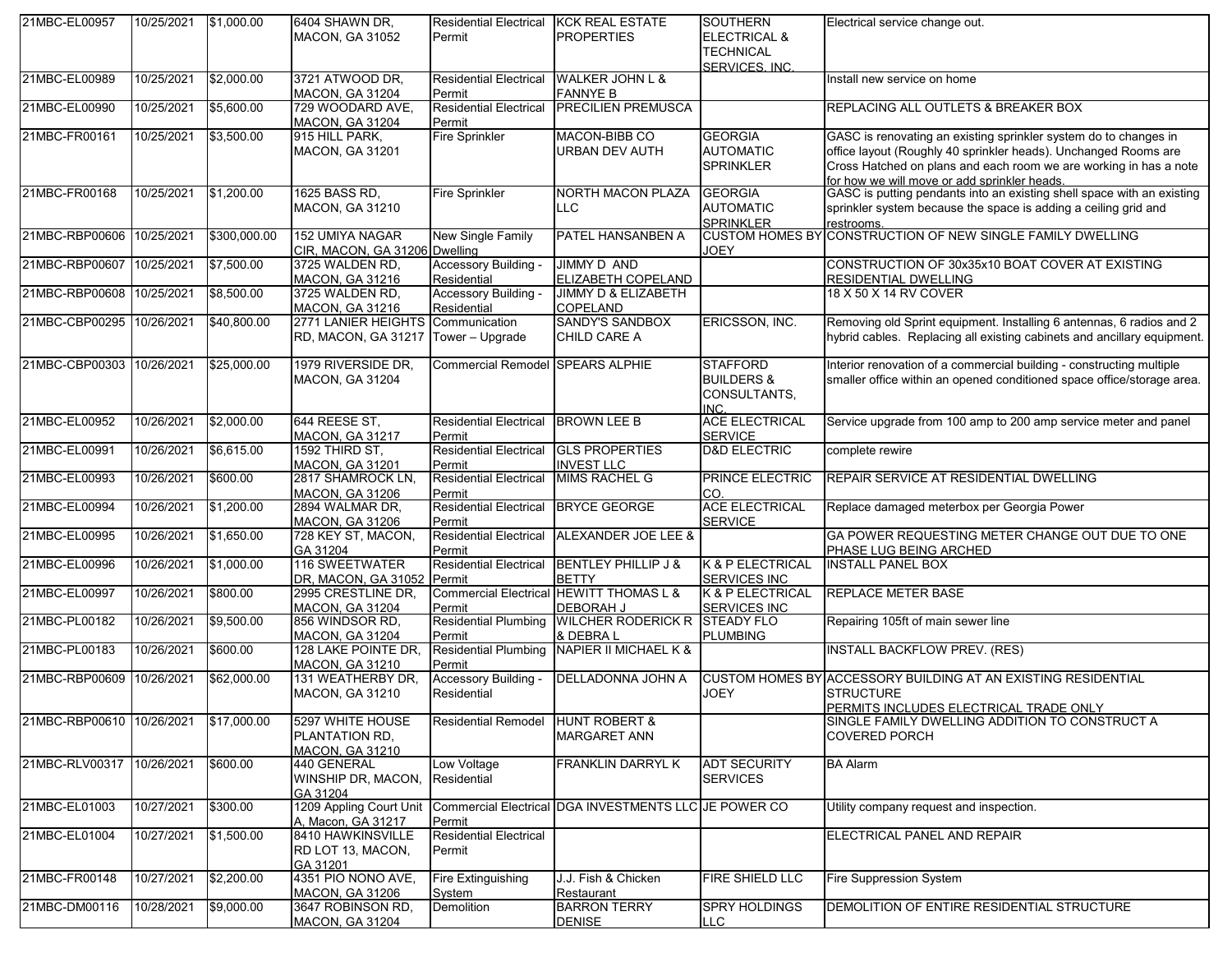| 21MBC-EL01005             | 10/28/2021 | \$300.00    | 2295 RECREATION RD Commercial Electrical ROCKLAND 2 LLLP                    |                                        |                                      | <b>GRIGGERS</b>                      | <b>REPLACE BURNED WIRE IN APARTMENT L1.</b>                                         |
|---------------------------|------------|-------------|-----------------------------------------------------------------------------|----------------------------------------|--------------------------------------|--------------------------------------|-------------------------------------------------------------------------------------|
|                           |            |             | APT L1, MACON, GA                                                           | Permit                                 |                                      | <b>ELECTRIC</b>                      |                                                                                     |
|                           |            |             | 31217                                                                       |                                        |                                      |                                      |                                                                                     |
| 21MBC-EL01006             | 10/28/2021 | \$2,800.00  | 1247 WOOLFOLK ST,                                                           | <b>Residential Electrical</b>          | 1247 WOOLFOLK ST                     |                                      | HOGAN'S ELECTRIC FINISH ELECTRICAL                                                  |
|                           |            |             | <b>MACON, GA 31217</b>                                                      | Permit                                 | TRUST                                |                                      |                                                                                     |
| 21MBC-EL01007             | 10/28/2021 | \$2,800.00  | 1251 Woolfolk Street,                                                       | <b>Residential Electrical</b>          |                                      |                                      | HOGAN'S ELECTRIC FINISHED OUTLET DEVICES, SWITCHES, SMOKE DETECTOR,                 |
|                           |            |             | Macon, GA 31217                                                             | Permit                                 |                                      |                                      | <b>HANGING FIXURES</b>                                                              |
| 21MBC-EL01008             | 10/28/2021 | \$2,800.00  | 1248 Woolfolk Street,                                                       | <b>Residential Electrical</b>          |                                      |                                      | HOGAN'S ELECTRIC FINISHED ELECTRICAL                                                |
|                           |            |             | Macon, GA 31217                                                             | Permit                                 |                                      |                                      |                                                                                     |
| 21MBC-EL01009             | 10/28/2021 | \$2,800.00  | 1253 Woolfolk Street,                                                       | <b>Residential Electrical</b>          | <b>BARGAIN</b>                       |                                      | HOGAN'S ELECTRIC FINISH ELECTRICAL OUTLET DEVICES, SWITCHES, SMOKE                  |
|                           |            |             | Macon, GA 31217                                                             | Permit                                 | <b>INVESTMENTS</b>                   |                                      | DETECTOR, HANGING FIXTURES                                                          |
| 21MBC-EL01010             | 10/28/2021 | \$2,500.00  | 353 SPIKES ST,                                                              | <b>Residential Electrical</b>          |                                      |                                      | ROBINSON CLARA BELL HOGAN'S ELECTRIC UP GRADE SERVICE FOR 200 AMPS GROUNDING SYSTEM |
|                           |            |             | <b>MACON, GA 31206</b>                                                      | Permit                                 | <b>HEIRS</b>                         |                                      |                                                                                     |
| 21MBC-EL01011             | 10/28/2021 | \$2,800.00  | 1252 Woolfolk Street,                                                       | <b>Residential Electrical</b>          | <b>BARGAIN</b>                       |                                      | HOGAN'S ELECTRIC FINISH ELECTRICAL OUTLET DEVICES, SWITCHES, SMOKE                  |
|                           |            |             | Macon, GA 31217                                                             | Permit                                 | <b>INVESTMENTS LLC</b>               |                                      | DETECTOR, HANGING FIXTURES                                                          |
| 21MBC-EL01012             | 10/28/2021 | \$250.00    | 3165 BLOOMFIELD DR, Residential Electrical                                  |                                        | <b>MIGA VILLA LLC</b>                |                                      | HOGAN'S ELECTRIC REPAIR METER BASE                                                  |
|                           |            |             | <b>MACON, GA 31206</b>                                                      | Permit                                 |                                      |                                      |                                                                                     |
| 21MBC-EL01013             | 10/28/2021 | \$2,800.00  | 1250 Woolfolk Street,                                                       | <b>Residential Electrical</b>          | <b>BARGAIN INVESTMENT</b>            |                                      | HOGAN'S ELECTRIC FINISH ELECTRICAL DEVICES, SWITCHES, SMOKE DETECTOR,               |
|                           |            |             | Macon, GA 31217                                                             | Permit                                 | <b>GROUP LLC</b>                     |                                      | <b>HANGING FIXTURES</b>                                                             |
| 21MBC-EL01014             | 10/28/2021 | \$3,500.00  | 4054 WEST OAK DR,                                                           | <b>Residential Electrical</b>          | <b>J RIDGE</b>                       | <b>GENERAL</b>                       | <b>RESIDENTIAL REWIRE</b>                                                           |
|                           |            |             | <b>MACON, GA 31210</b>                                                      | Permit                                 | <b>DEVELOPMENT CORP</b>              | <b>SCIENTIFIC</b>                    |                                                                                     |
| 21MBC-FR00135             | 10/28/2021 | \$1,200.00  | 3001 VINEVILLE AVE,                                                         | Fire Extinguishing                     | <b>CAROLINE COURT</b>                | <b>WEST FIRE</b>                     | Fire Suppression System Installation                                                |
|                           |            |             | <b>MACON, GA 31204</b>                                                      | System                                 | PROPERTIES IN                        | <b>EXTINGUISHER</b>                  |                                                                                     |
|                           |            |             |                                                                             |                                        |                                      | SERVICE. INC                         |                                                                                     |
| 21MBC-FR00136             | 10/28/2021 | \$1,500.00  | 576 POPLAR ST,                                                              | Fire Extinguishing                     | 576 POPLAR STREET                    | <b>WEST FIRE</b>                     | Fie Suppression System Installation                                                 |
|                           |            |             | <b>MACON, GA 31201</b>                                                      | System                                 | <b>BUILDING</b>                      | <b>EXTINGUISHER</b>                  |                                                                                     |
|                           |            |             |                                                                             |                                        |                                      | SERVICE, INC.                        |                                                                                     |
| 21MBC-FR00171             | 10/28/2021 | \$2,700.00  | 5571 THOMASTON RD                                                           | Fire Extinguishing                     | <b>JWAVII MACON LLC</b>              | <b>COLUMBUS FIRE &amp;</b>           | Construction of new Taco Bell restaurant with Stratovent hood and                   |
|                           |            |             | <b>MACON, GA 31220</b>                                                      | System                                 |                                      | <b>SAFETY</b>                        | Ansul supression system                                                             |
|                           |            |             |                                                                             |                                        |                                      | EQUIPMENT CO.,                       |                                                                                     |
|                           |            |             |                                                                             |                                        |                                      | <b>INC</b>                           |                                                                                     |
| 21MBC-PL00184             | 10/28/2021 | \$9,600.00  | 3535 WILLIAMSON RD                                                          |                                        | Commercial Plumbing CP APARTMENTS 19 |                                      | HOUSTON ARMOUR install bathtubs, washer machine boxes, ice maker boxes, and all     |
|                           |            |             | Units 177-178, MACON, Permit                                                |                                        | <b>LLC</b>                           | <b>INC</b>                           | missing water and drain lines                                                       |
|                           |            |             | GA 31206                                                                    |                                        |                                      |                                      |                                                                                     |
| 21MBC-RLV00340            | 10/28/2021 | \$600.00    | 1094 RADIO DR,                                                              | Low Voltage                            | <b>PEEK ELAINE</b>                   | <b>ADT SECURITY</b>                  | <b>BA Alarm</b>                                                                     |
|                           |            |             | <b>MACON, GA 31204</b>                                                      | Residential                            |                                      | <b>SERVICES</b>                      |                                                                                     |
| 21MBC-RLV00346            | 10/28/2021 | \$600.00    | 3936 MICKEY ST,                                                             | Low Voltage                            | LEE TIMOTHY &                        | <b>ADT SECURITY</b>                  | <b>BA Alarm</b>                                                                     |
|                           |            |             | <b>MACON, GA 31206</b>                                                      | Residential                            | <b>ANDREA</b>                        | <b>SERVICES</b>                      |                                                                                     |
| 21MBC-RLV00347            | 10/28/2021 | \$600.00    | 831 DOROTHY ST.                                                             | Low Voltage                            | <b>GAINEY SUSAN S</b>                | <b>ADT SECURITY</b>                  | <b>BA</b> Alarm                                                                     |
|                           |            |             | <b>MACON, GA 31217</b>                                                      | Residential                            |                                      | <b>SERVICES</b>                      |                                                                                     |
| 21MBC-RLV00348            | 10/28/2021 | \$600.00    | 1015 TUCKER RD,                                                             | Low Voltage                            | HUNTER MELANIE H                     | <b>ADT SECURITY</b>                  | <b>BA Alarm</b>                                                                     |
|                           |            |             | <b>MACON, GA 31210</b>                                                      | Residential                            |                                      | <b>SERVICES</b>                      |                                                                                     |
| 21MBC-RLV00349            | 10/28/2021 | \$600.00    | 6027 BASHON CT,                                                             | Low Voltage                            | ANDERSON CYNTHIA A ADT SECURITY      |                                      | <b>BA Alarm</b>                                                                     |
|                           |            |             | <b>MACON, GA 31210</b>                                                      | Residential                            |                                      | <b>SERVICES</b>                      |                                                                                     |
| 21MBC-SGN00025 10/28/2021 |            | \$3,000.00  | 4226 HARTLEY                                                                | Sign Permit                            | TAMGLOW FAMILY LLLP CLAYTON SIGNS,   |                                      | installing a new wall sign for Hire Dynamics                                        |
|                           |            |             | <b>BRIDGE RD, MACON,</b>                                                    |                                        | <b>ETAL</b>                          | INC.                                 |                                                                                     |
|                           |            |             | GA 31216                                                                    |                                        |                                      |                                      |                                                                                     |
| 21MBC-DM00117             | 10/29/2021 | \$1,000.00  | 528 HEARD AVE,                                                              | Demolition                             | <b>CHANDLER ARTHUR</b>               | <b>SOUTHERN</b>                      | Demolish house                                                                      |
|                           |            |             | <b>MACON, GA 31206</b>                                                      |                                        | LEE-KL                               | <b>DIRTWORKS, LLC</b>                |                                                                                     |
| 21MBC-DM00118             | 10/29/2021 | \$20,000.00 | 2026 LOWE ST,                                                               | Demolition                             | LOWE STREET LLC                      | <b>GEORGIA</b>                       | <b>DEMOLITION</b>                                                                   |
|                           |            |             |                                                                             |                                        |                                      |                                      |                                                                                     |
|                           |            |             | <b>MACON, GA 31204</b>                                                      |                                        |                                      | <b>ENVIRONMENTAL</b>                 |                                                                                     |
|                           |            |             |                                                                             |                                        |                                      | <b>GROUP</b>                         |                                                                                     |
| 21MBC-DM00119             | 10/29/2021 | \$20,000.00 | 2026 LOWE ST,                                                               | Demolition                             | <b>LOWE STREET LLC</b>               |                                      | <b>DEMOLITION</b>                                                                   |
|                           |            |             | <b>MACON, GA 31204</b>                                                      |                                        |                                      |                                      |                                                                                     |
| 21MBC-EL00937             | 10/29/2021 | \$175.00    | 1426 Bonner Gilbert                                                         | <b>Residential Electrical</b>          | gene johnson                         | <b>BURT GORDON</b>                   | inspection for ga power due to power being off for more than a year                 |
|                           |            |             | Road, macon, GA 31220 Permit                                                |                                        |                                      | <b>CONTRACTING &amp;</b>             |                                                                                     |
|                           |            |             |                                                                             |                                        |                                      | ELECTRICAL LLC                       |                                                                                     |
| 21MBC-EL00961             | 10/29/2021 | \$1,000.00  | 3848 MATHIS ST,                                                             | Residential Electrical HYLICK ALICIA M |                                      |                                      | STARR ELECTRICAL RECONNECT POWER                                                    |
|                           |            |             | <b>MACON, GA 31206</b>                                                      | Permit                                 |                                      | <b>CONTRACTORS</b>                   |                                                                                     |
|                           |            |             |                                                                             |                                        |                                      |                                      |                                                                                     |
| 21MBC-EL01015             | 10/29/2021 | \$100.00    | 4577 BROADWAY,                                                              | Commercial Electrical ABER ROBERT Q    |                                      | RITE-WAY                             | POWER RELEASE                                                                       |
|                           |            |             | <b>MACON, GA 31206</b>                                                      | Permit                                 |                                      | <b>ELECTRIC</b>                      |                                                                                     |
| 21MBC-EL01016             | 10/29/2021 | \$1,000.00  | 8410 Hawkinsville Road, Commercial Electrical MARK SMITH<br>Macon, GA 31216 | Permit                                 |                                      | <b>GENERAL POWER</b><br>ELECTRIC CO. | POWER RELEASE                                                                       |